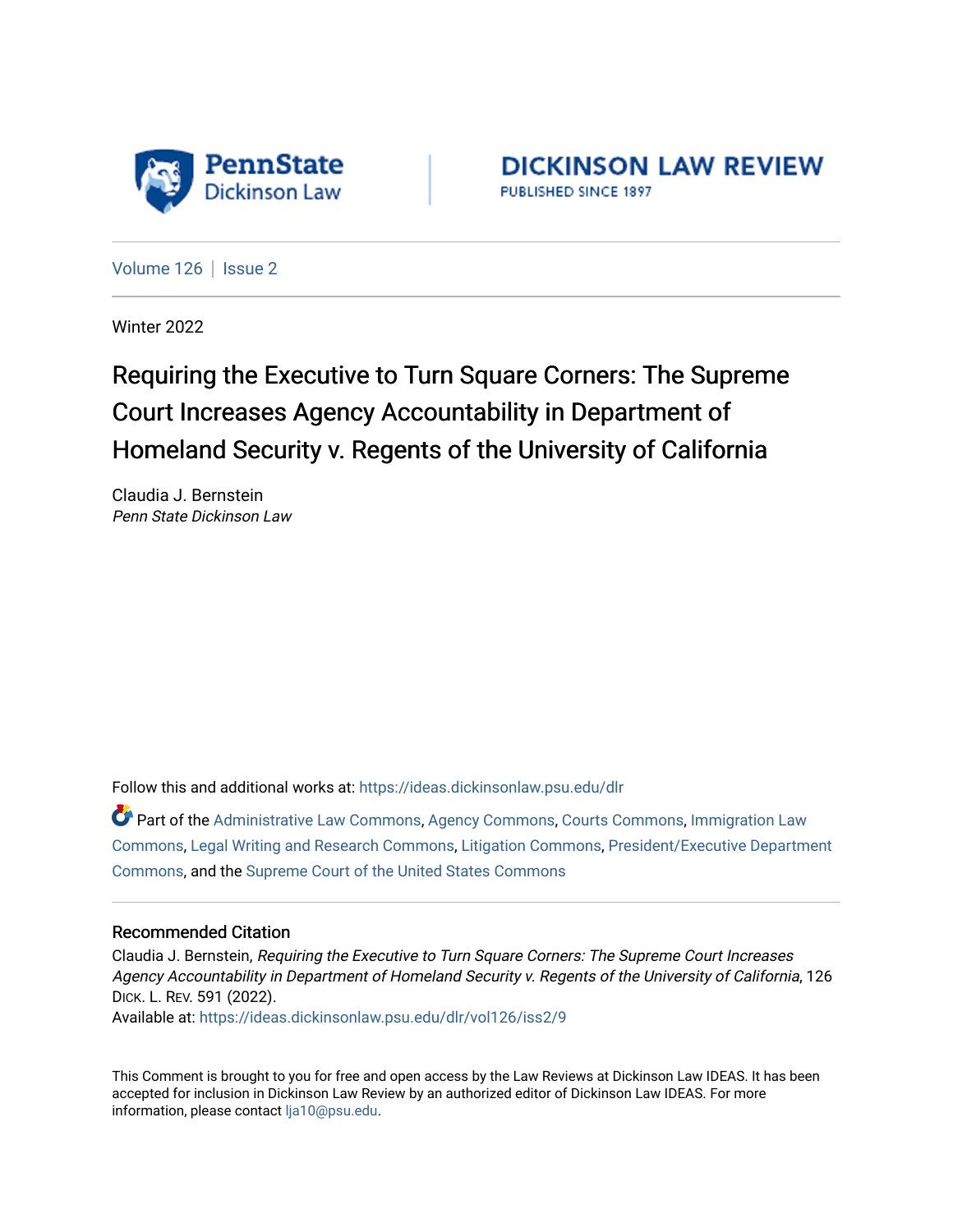# Requiring the Executive to Turn Square Corners: The Supreme Court Increases Agency Accountability in *Department of Homeland Security v. Regents of the University of California*

Claudia J. Bernstein\*

ABSTRACT

Administrative agencies frequently promulgate rules that have dramatic effects on peoples' lives. Deferred Action for Childhood Arrivals ("DACA") is one such example. DACA grants certain unlawful immigrants a temporary reprieve from deportation, as well as ancillary benefits such as work permits. In 2017, the Department of Homeland Security ("DHS") sought to rescind DACA on the basis that the program violates the Immigration and Nationality Act.

This Comment analyzes the recent Supreme Court decision about DACA's recission in *Department of Homeland Security v.*

<sup>\*</sup> J.D. Candidate, Penn State University Dickinson Law, 2022. This Comment is dedicated to Laura N. Jasinsky, the most creative and passionate attorney I know. Thank you to Zoë Matherne for your unwavering patience during this writing process, and to Professor Matthew Lawrence for sparking my interest in administrative law.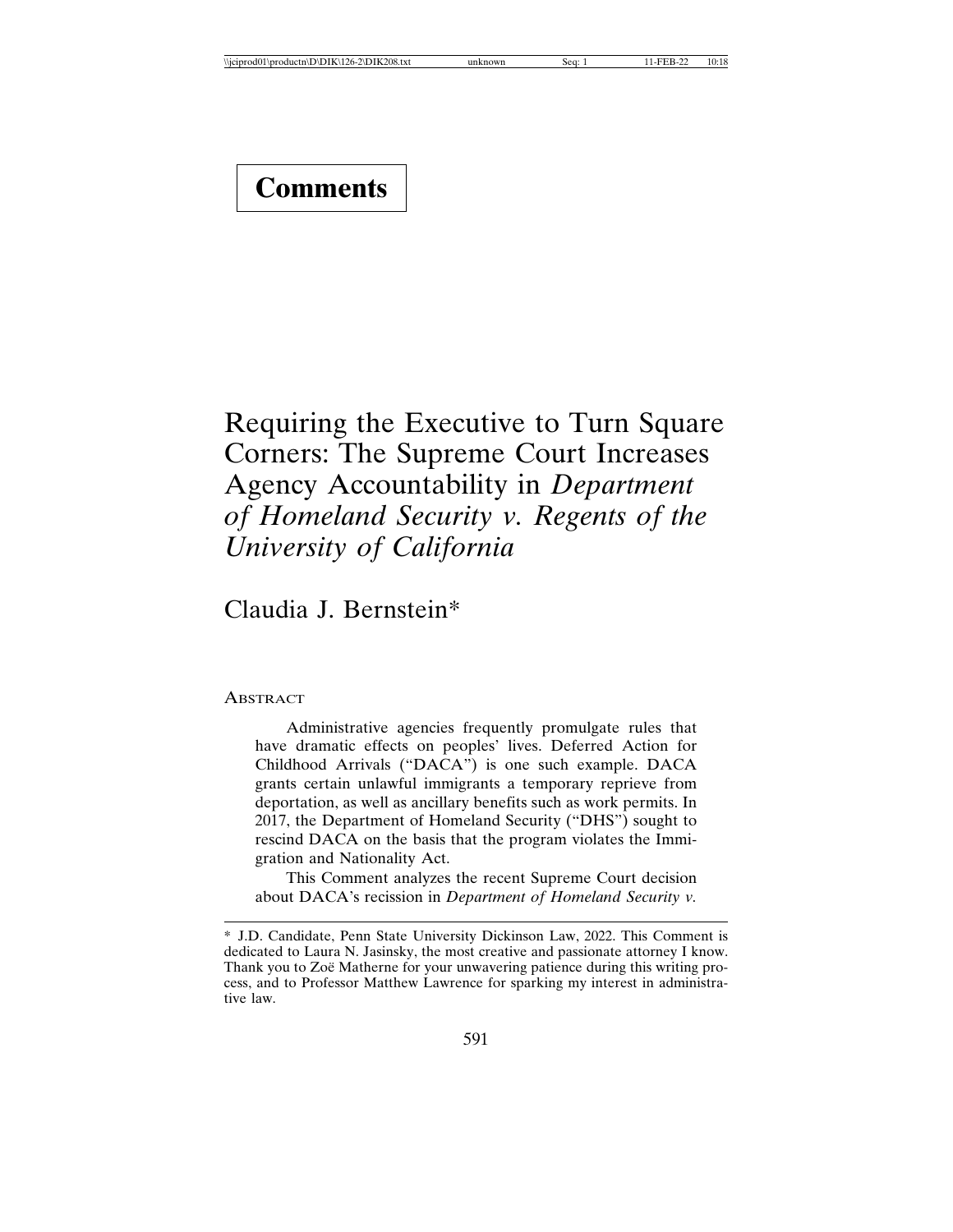*Regents of University of California*. In rejecting DHS's attempt to rescind DACA, the Court strengthened agency accountability in several important ways. The Court reaffirmed that the Administrative Procedure Act's ("APA") discretion exemption is extremely narrow. It also arguably created a way for courts to fault agencies for failing to consider nonreviewable discretionary policies. Additionally, the Court strengthened the *post hoc* justification doctrine.

This Comment also argues that *Regents* foreclosed agencies from relying on statutory abnegation—that is, disclaiming legal authority previously claimed—to rescind a policy. This deregulatory strategy is problematic because agencies that use it often attempt to circumvent traditional administrative law procedures. By repudiating statutory abnegation, the Supreme Court took another step to ensure that agencies remain accountable to the people whom their policies affect.

More broadly, the Court's decision in *Regents* is part of a line of recent administrative law cases in which the Court has increased agency accountability. In several of these cases, the Court found that the APA's discretion exemption does not apply to an agency action, even where the agency had good cause to believe it should. The Court also recently took steps to curtail the *Auer* deference doctrine. Read together, these cases establish that agencies must "turn square corners" when promulgating policies, or else risk being reversed in court.

#### TABLE OF CONTENTS

| H.  |                                                    |     |
|-----|----------------------------------------------------|-----|
|     | A. The Historical Use of Deferred Action in        |     |
|     | Immigration Enforcement and the Creation of        |     |
|     |                                                    | 595 |
|     | B. The Creation of DAPA and Select Associated      |     |
|     |                                                    |     |
|     | C. The Attempt to Rescind DACA and Select          |     |
|     |                                                    |     |
| HL. | REGENTS IMPACTS ADMINISTRATIVE LAW BY              |     |
|     |                                                    |     |
|     | A. Regents Continued the Supreme Court's Trend of  |     |
|     | Reading the Discretionary Decisions Exception to   |     |
|     |                                                    |     |
|     | B. Regents Strengthened the Post Hoc Justification |     |
|     |                                                    | 608 |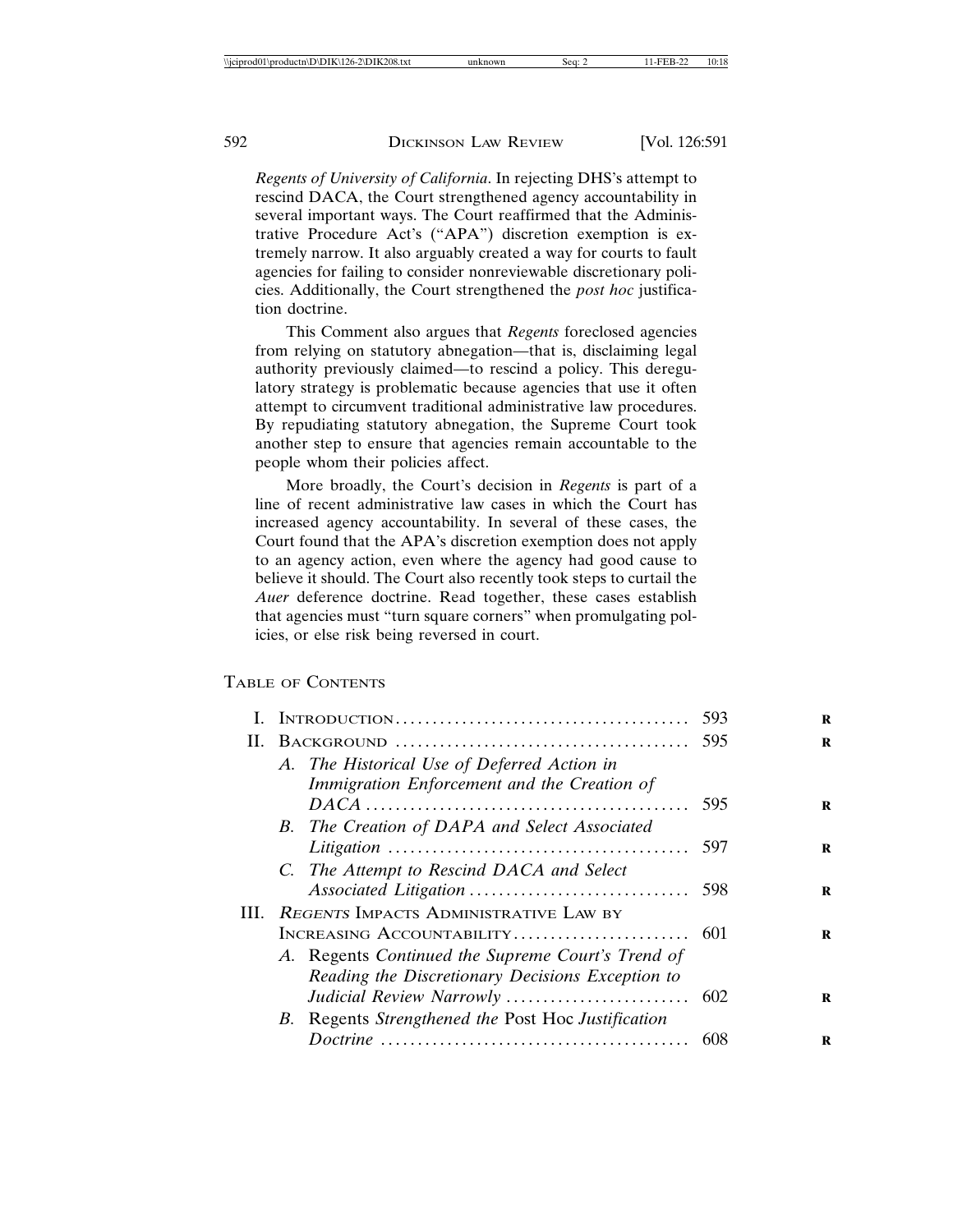|    |                                                  |                                                    | 1. The Post Hoc Justification Doctrine Was         |  |
|----|--------------------------------------------------|----------------------------------------------------|----------------------------------------------------|--|
|    |                                                  |                                                    | Historically Used to Exclude Litigation            |  |
|    |                                                  |                                                    | Affidavits and Attorney Arguments  609             |  |
|    |                                                  |                                                    | 2. Regents Used the <i>Post Hoc</i> Justification  |  |
|    |                                                  |                                                    | Doctrine to Exclude an Official Agency             |  |
|    |                                                  |                                                    |                                                    |  |
|    |                                                  |                                                    | C. Regents Explains That an Agency's Belief That a |  |
|    |                                                  | Policy Is Illegal, Without More, Is Not Sufficient |                                                    |  |
|    |                                                  |                                                    |                                                    |  |
|    | IV. REGENTS AND AGENCY ACTIONS GOING FORWARD 616 |                                                    |                                                    |  |
| V. |                                                  |                                                    |                                                    |  |
|    |                                                  |                                                    |                                                    |  |

#### I. INTRODUCTION

Administrative agencies are an integral part of the federal government.<sup>1</sup> Federal agencies oversee a wide range of affairs including taxes, housing, Social Security, education, commerce, immigration, and much more.<sup>2</sup> Operating under the Administrative Procedure Act ("APA") and an organic  $act<sup>3</sup>$  agencies generally have broad leeway to enact rules and regulations in order to effect their policy goals.4 These rules, regulations, and policies can have substantial impact on peoples' lives.<sup>5</sup> However, because agencies are not directly involved in the political process, the task of holding them accountable generally falls to the courts.<sup>6</sup>

This Comment analyzes the ways in which the Supreme Court is seeking to increase agency accountability by examining a recent decision about an immigration policy called Deferred Action for Childhood Arrivals ("DACA").<sup>7</sup> Enacted in 2012 by executive order, DACA provided both a temporary reprieve from deportation and ancillary benefits to certain immigrants unlawfully present in

5. *Id.*

<sup>1.</sup> *See* ALFRED C. AMAN JR. & WILLIAM T. MAYTON, ADMINISTRATIVE LAW HORNBOOK SERIES 1 (3d ed. 2014) ("[W]e are left with much of government, the part pertaining to the civil affairs of the American people, as the range of administrative law.").

<sup>2.</sup> *See A–Z Index of U.S. Government Departments and Agencies*, USA.GOV, http://bit.ly/30mLOa0 [https://perma.cc/PL9F-48TY] (last visited Mar. 7, 2021).

<sup>3.</sup> *See* AMAN JR. & MAYTON, *supra* note 1, at 1 (explaining that an organic act is an act of Congress which delegates power to an agency).

<sup>4.</sup> *See id.* ("The range of this power so gained and held by agencies is enormous.").

<sup>6.</sup> *See id.* at 5 ("The Administrative Procedure Act assumes that courts have a major role in assuring that agencies stay within their jurisdiction, act lawfully, and make reasonable decisions.").

<sup>7.</sup> *See infra* notes 33–34 and accompanying text (defining Deferred Action for Childhood Arrivals).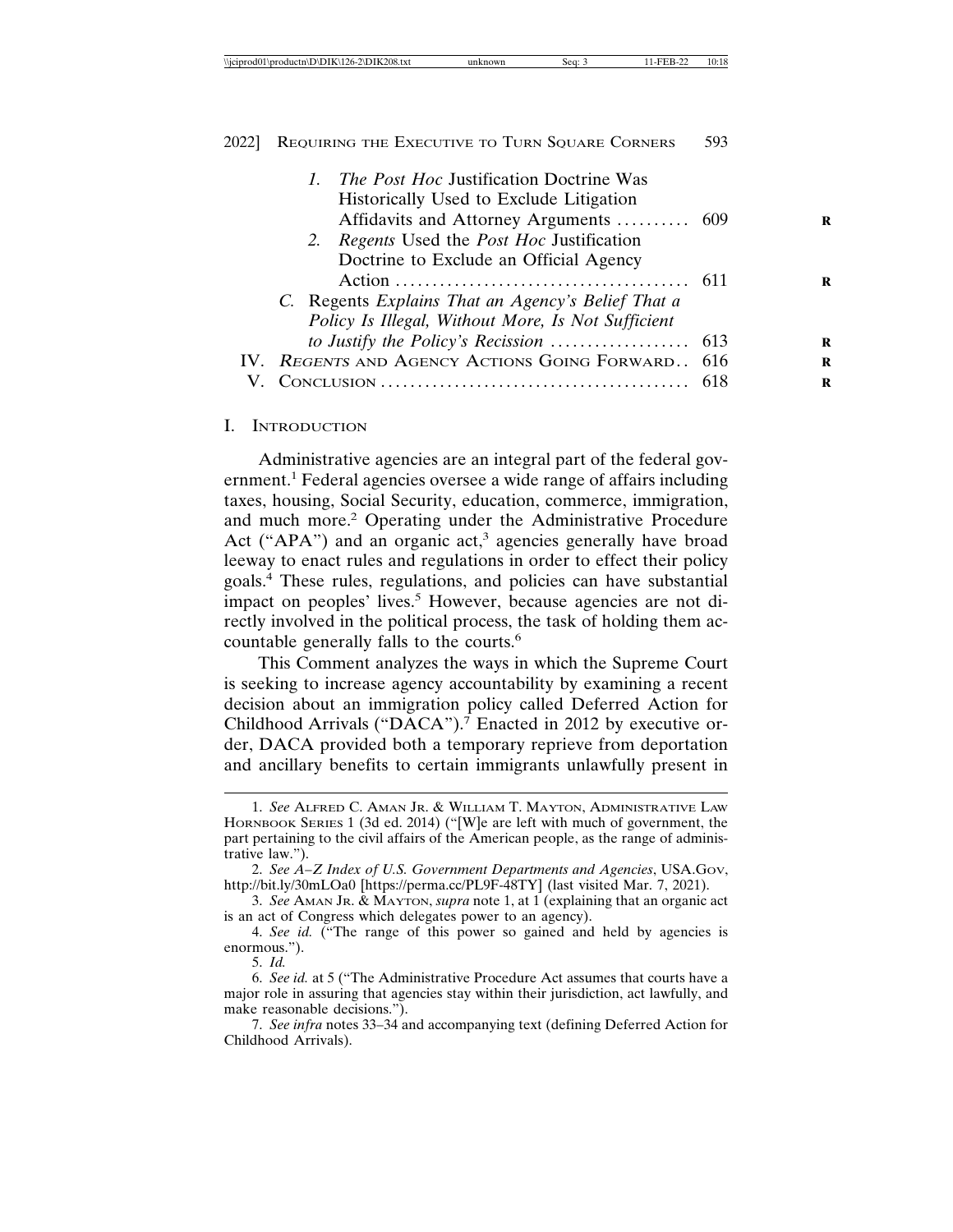the United States.<sup>8</sup> Following a string of litigation and a change in administration, the Department of Homeland Security ("DHS") sought to rescind DACA in 2017.<sup>9</sup> In response, various groups of plaintiffs alleged in several lawsuits that DHS's action did not comply with APA requirements.10 In *Department of Homeland Security v. Regents of University of California,*11 the Supreme Court found that DHS's action did not comply with the APA.12 Notably, the *Regents* decision increased agency accountability in several important ways.<sup>13</sup>

Part II of this Comment will explain the background of DACA and the court decisions on which DHS based its decision to rescind the program.14 Next, it will analyze the Supreme Court's decision in *Regents*, highlighting several important ways in which the Court used *Regents* to increase agency accountability in Part III.15 Specifically, this Comment will analyze how the Court narrowed the APA's discretion exemption,<sup>16</sup> strengthened the *post hoc* justification doctrine,<sup>17</sup> and effectively eliminated the deregulatory strategy of statutory abnegation.18 Finally, in Part IV, this Comment describes how *Regents* is part of a recent line of cases increasing agency accountability and explains that agencies must "turn square corners"19 when changing an existing policy, or else risk being overturned in court.<sup>20</sup>

9. *See infra* Sections II.B–II.C. (detailing the litigation leading up to DHS's decision to rescind DACA in 2017).

10. *See* Dep't of Homeland Sec. v. Regents of the Univ. of Cal., 140 S. Ct. 1891, 1903 (2020) (explaining that multiple groups of plaintiffs challenged the action in three district courts).

11. Dep't of Homeland Sec. v. Regents of the Univ. of Cal., 140 S. Ct. 1891 (2020).

12. *Id.* at 1915.

13. *See infra* Part III (detailing the ways in which *Regents* increased agency accountability).

14. *See infra* Part II.

15. *See infra* Part III.

16. *See infra* Section III.A.

17. *See infra* Section III.B.

18. *See infra* Section III.C.

19. Dep't of Homeland Sec. v. Regents of the Univ. of Cal., 140 S. Ct. 1891, 1909 (2020) (quoting St. Regis Paper Co. v. United States, 368 U.S. 208. 229 (1961) (Black, J., dissenting)). By contrast, the *Regents* majority found that DHS cut corners when it rescinded DACA. *Id.*

20. *See infra* Part IV.

<sup>8.</sup> Memorandum from Dep't of Homeland Sec. Sec'y Janet Napolitano to Acting Comm'r of Customs & Border Patrol David Aguilar, Dir. of U.S. Citizenship & Immigr. Servs. Alejandro Mayorkas, & Dir. of Immigr. & Customs Enforcement John Morton (June 15, 2012) [hereinafter Napolitano Memorandum], https://bit.ly/3qidSJP [https://perma.cc/6VER-BFGN].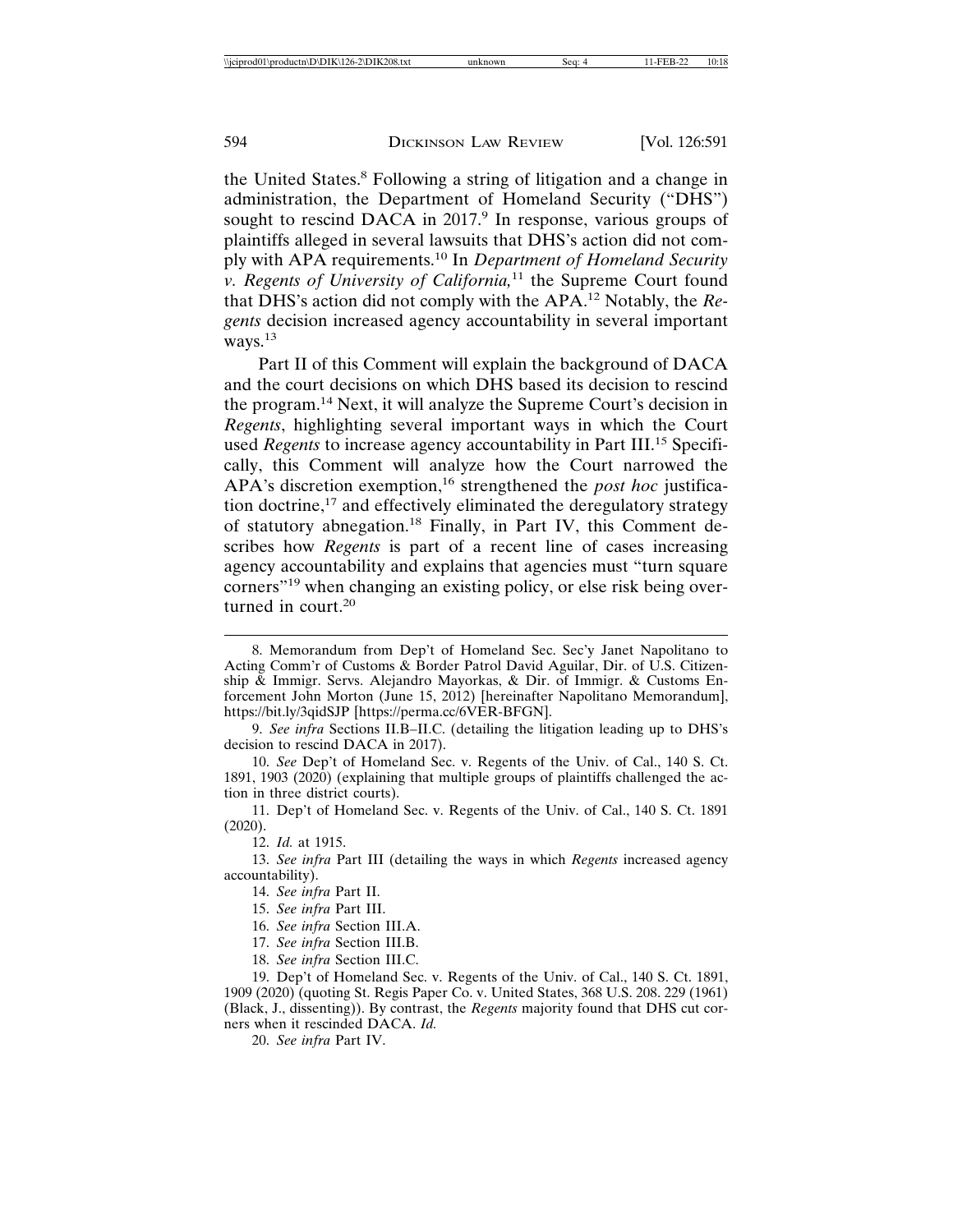#### II. BACKGROUND

# *A. The Historical Use of Deferred Action in Immigration Enforcement and the Creation of DACA*

The concept of deferred action—that is, a formal decision by the executive branch to decline to institute removal proceedings, terminate proceedings, or decline to execute a final order of removal—has existed in the immigration enforcement scheme for decades.21 The Code of Federal Regulations defines deferred action as "an act of administrative convenience to the government which gives some cases lower priority."22 The source of the Executive's authority to defer action for individuals otherwise subject to removal pursuant to the Immigration and Nationality Act ("INA") is ostensibly rooted in his enforcement discretion.23 There are many practical reasons for enforcement discretion in the immigration context, including conservation of resources<sup>24</sup> and avoiding unjust or unpopular results.25 Reflecting this practicality, Congress expressly authorized DHS to "[e]stablish[] national immigration enforcement policies and priorities."26 Although the concept of immigration enforcement priorities is similar to prosecutorial discretion in the criminal context, there are some important differ-

23. HARRINGTON, *supra* note 21, at 4; *accord* Reno v. Am-Arab Anti-Discrimination Comm., 525 U.S. 471, 483–84 (1999) (defining deferred action and explaining that the Executive may exercise its discretion for convenience or humanitarian reasons). The Supreme Court has also explained that the Executive's enforcement discretion is rooted in the United States Constitution. *See* Heckler v. Chaney, 470 U.S. 821, 831 (1985) (explaining that faithful execution of the law does not necessarily entail "act[ing] against each technical violation" and the decision whether to initiate enforcement proceedings is a complex judgement requiring the Executive to balance "a number of factors which are peculiarly within its expertise").

24. HARRINGTON, *supra* note 21, at 4; *cf.* U.S. Dep't of Just. Off. of Legal Couns., *The Department of Homeland Security's Authority to Prioritize Removal of Certain Aliens Unlawfully Present in the United States and to Defer Removal of Others*, at 1 (2014) [hereinafter OIC Deferred Action Opinion] ("DHS has explained that although there are approximately 11.3 million undocumented aliens in the country, it has the resources to remove fewer than 400,000 such aliens each year.").

25. *See Reno*, 525 U.S. at 484 n.8 (explaining that internal guidance at the legacy Immigration and Naturalization Service indicated that it would grant deferred action in the presence of sympathetic factors that could generate bad publicity or adversely affect future cases).

26. 6 U.S.C. § 202(5).

<sup>21.</sup> *See generally* BEN HARRINGTON, CONG. RSCH. SERV., R45158, AN OVER-VIEW OF DISCRETIONARY REPRIEVES FROM REMOVAL: DEFERRED ACTION, DACA, TPS, AND OTHERS (2018), https://bit.ly/3oRCqa2 [https://perma.cc/JV8C-SY9P].

<sup>22. 8</sup> C.F.R. § 274a.12(c)(14) (2020).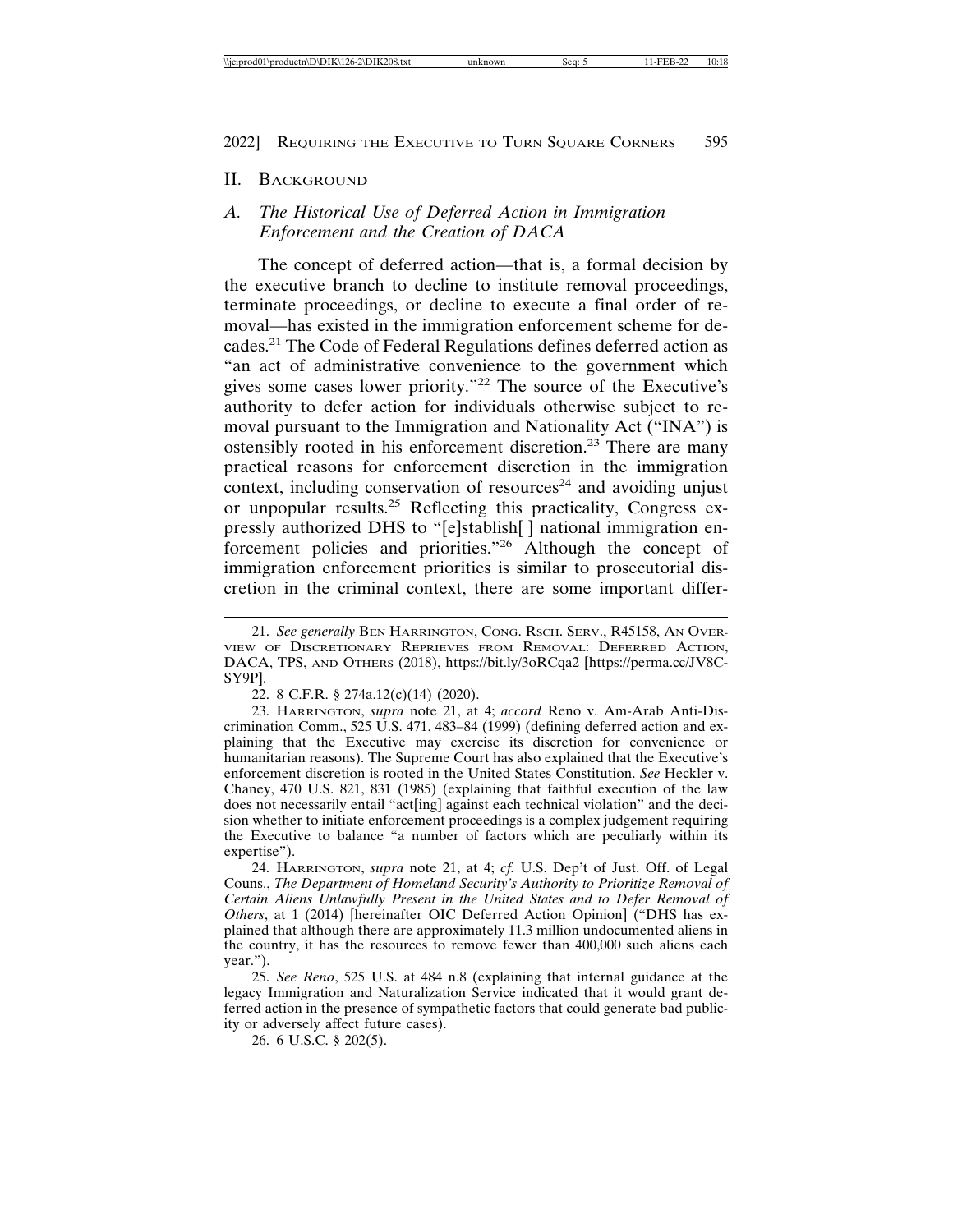ences.27 Notably, foreign nationals present in violation of the INA remain removable indefinitely unless they otherwise acquire lawful status.<sup>28</sup>

Deferred action does not appear to be based on a controlling, publicly available policy document or agency memorandum.<sup>29</sup> At least one DHS agency manual refers to a deferred action procedure, indicating that foreign nationals should be notified if they have been granted deferred action so they may apply for employment authorization.30 Historically, however, deferred action was a little-used and *ad hoc* form of discretionary relief granted on an individual or small-scale basis.<sup>31</sup>

On June 15, 2012, Secretary of Homeland Security Janet Napolitano issued a memorandum directing United States Citizenship and Immigration Services ("USCIS") to establish a process to grant certain foreign nationals deferred action on a case-by-case basis.<sup>32</sup> This programmatic form of deferred action became known as Deferred Action for Childhood Arrivals, or DACA.33 Unlike generic deferred action, DACA has clear eligibility requirements and a designated application procedure.<sup>34</sup> However, DACA and generic deferred action are otherwise identical in that the function of both is to grant a temporary reprieve from deportation.<sup>35</sup> Furthermore, DACA and generic deferred action also "generally confer the same

30. U.S. DEP'T OF HOMELAND SEC., U.S. IMMIGRATION AND CUSTOMS EN-FORCEMENT, DETENTION, AND REMOVAL OPERATIONS POLICY AND PROCEDURE MANUAL, ch. 20.8(c)(1), https://bit.ly/ICEdefact [https://perma.cc/3WET-DHZN].

31. *See Number of Approved Employment Authorization Documents by Classification and Basis for Eligibility, Oct. 1, 2012 – June 29, 2017, U.S. Сттизение &* IMMIGR. SERVS. (2017), https://bit.ly/3CzbJf7 [https://perma.cc/CD46-5VKZ] (showing that the number of DACA-based employment authorization documents issued each year reached as high as 515,000, while deferred-action based employment authorization documents peaked at 31,000 annually).

32. Napolitano Memorandum, *supra* note 8.

33. *Consideration of Deferred Action for Childhood Arrivals (DACA)* U.S. CITIZENSHIP & IMMIGR. SERVS. (Feb. 4, 2021), http://bit.ly/USCISdaca [https:// perma.cc/LA3U-96W3].

34. HARRINGTON, *supra* note 21, at 13.

35. *See generally id.* (defining deferred action as "a decision not to remove an inadmissible or deportable" foreign national and defining DACA as a "type of deferred action.").

<sup>27.</sup> HARRINGTON, *supra* note 21, at 4.

<sup>28.</sup> *Id*. at 5. Conversely, enforcement discretion in the criminal context often results in a final decision not to prosecute due to relevant statutes of limitations. *Id*.

<sup>29.</sup> *Id.* at 12–13; *see also Reno*, 525 U.S. at 484 n.8 ("Prior to 1997, deferredaction decisions were governed by internal [legacy Immigration and Naturalization Service] guidelines . . . [t]hese were apparently rescinded . . . but there is no indication that the [legacy Immigration and Naturalization Service] has ceased making this sort of determination on a case-by-case basis.").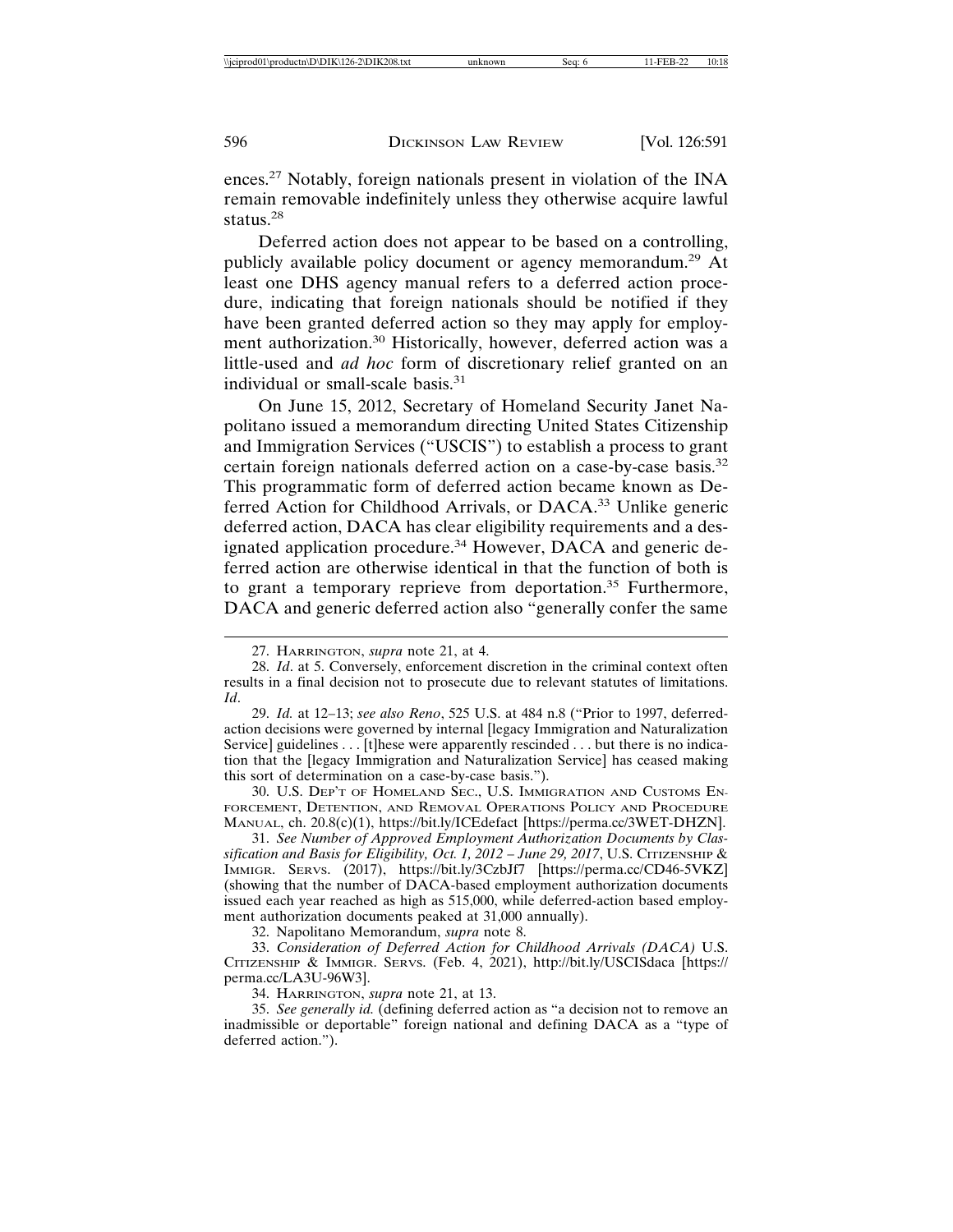collateral advantages."36 Some of these collateral advantages include work authorization,<sup>37</sup> driver's licenses,<sup>38</sup> and social security benefits.39

#### *B. The Creation of DAPA and Select Associated Litigation*

On November 20, 2014, Secretary of Homeland Security Jeh Johnson issued a memorandum that expanded the DACA program and created a similar program called Deferred Action for Parents of Childhood Arrivals, or DAPA.40 Twenty-six states challenged this memorandum in federal court.<sup>41</sup> The states alleged that the Secretary's action violated both the APA and the Take Care Clause<sup>42</sup> of the Constitution.<sup>43</sup> The District Court for the Southern District of Texas issued a preliminary injunction, finding that DHS likely violated the APA by failing to follow the notice and comment rulemaking process.44 In its decision, the court addressed neither the substantive APA claim nor the Constitutional claim.<sup>45</sup>

37. *See* 8 C.F.R. § 274a.12(c) (2020) (establishing categories of foreign nationals eligible for work permits).

38. Real ID Act of 2005, Pub. L. No. 109-13, div. B, 119 Stat. 231,  $§ 202(c)(2)(B)(viii) (2005).$ 

39. 8 C.F.R. § 1.3(a)(vi) (2011).

40. Memorandum from Dep't of Homeland Sec. Sec'y Jeh Johnson to Dir. of U.S. Citizenship & Immigr. Servs. León Rodriguez, Acting Dir. of Immigr. & Customs Enf't Thomas Winkowski, & Comm'r of Customs & Border Patrol R. Gil Kerlikowske (Nov. 20, 2014) https://bit.ly/3C0ICRV [https://perma.cc/FS3F-VC6S]

41. *See* Texas v. United States (*Texas I*), 86 F. Supp. 3d 591, 604 (S.D. Tex. 2015), *aff'd* 809 F.3d 134 (5th Cir. 2015), *aff'd* 136 S. Ct. 2271 (2016) (explaining that 26 states are seeking injunctive relief).

42. U.S. CONST. art. II, § 3 ("[The president] shall take Care that the Laws be faithfully executed.").

43. *Texas I*, 86 F. Supp. 3d at 607. Before proceeding to the merits of the claims, the District Court first considered at great length whether the states had standing to bring their suit. *Id.* at 614–45. The District Court ultimately found that at least one state—Texas—had established standing resulting from expenses caused by an incidental benefit of DAPA. *See id.* at 643 ("[A]t least one Plaintiff, Texas, stands to suffer direct damage from the implementation of DAPA."). The "direct damage" described by the Court was the financial burden of issuing driver's licenses to DAPA recipients as required by federal law. *Id.* at 617; *see also supra* note 38 (providing that deferred action recipients are eligible for driver's licenses).

44. *Texas I*, 86 F. Supp. 3d at 671.

45. *Id.* at 677.

<sup>36.</sup> *Id.* at 13; *accord* Arizona Dream Act Coalition v. Brewer, 855 F.3d 957, 975 (9th Cir. 2017) ("Persons with 'approved deferred action status' are expressly identified as being present in the United States during a 'period of authorized stay' for the purpose of issuing state identification cards." (quoting Real ID Act of 2005, Pub. L. No. 109-13, div. B, 119 Stat. 231, §202(c)(2)(B)(viii) (2005))).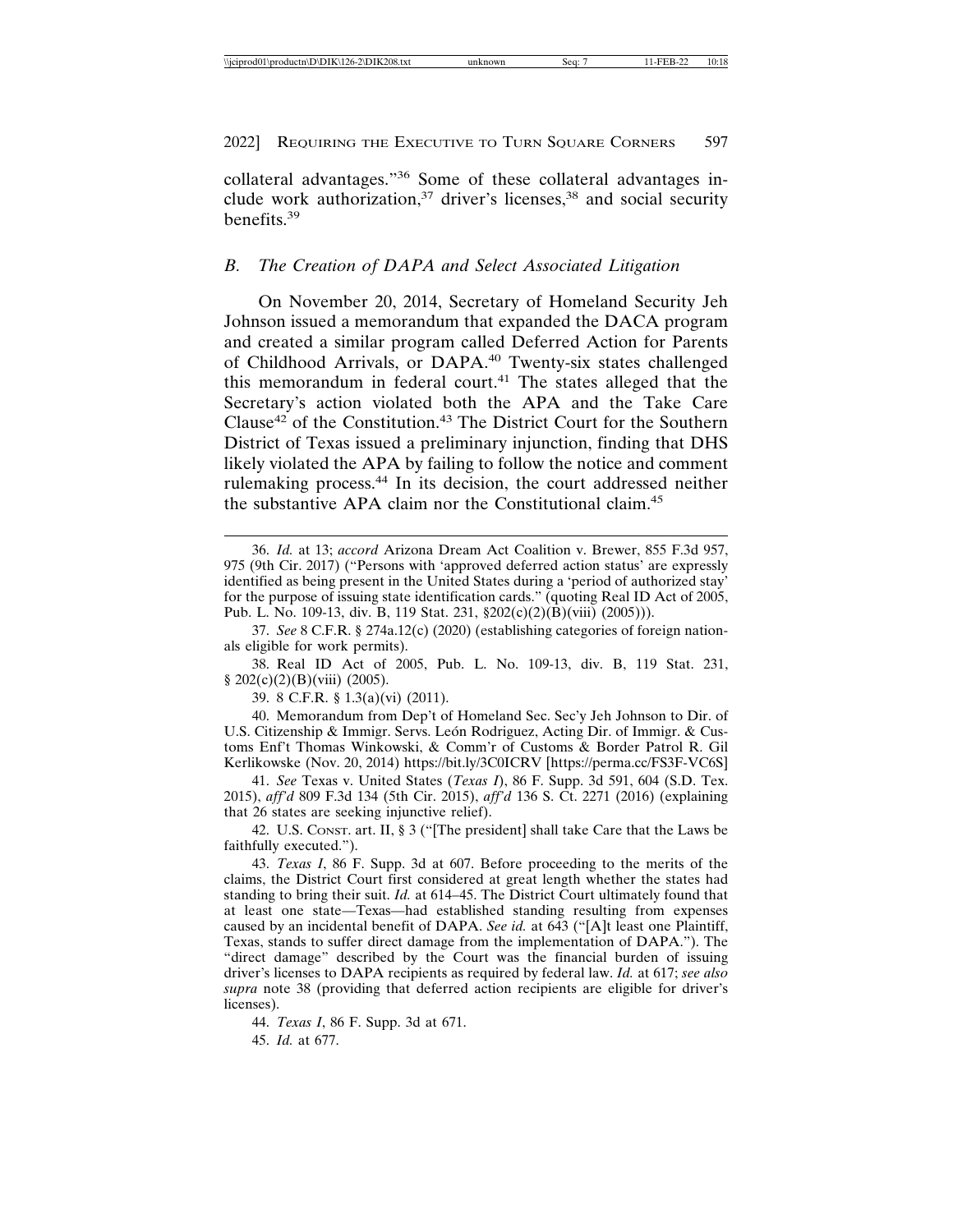The Court of Appeals for the Fifth Circuit affirmed.46 In its opinion, the court concluded not only that DAPA was procedurally defective in violation of the APA<sup>47</sup> but also that it was substantively defective because it was "manifestly contrary to [the] statute."48 In explaining its reasoning, the court emphasized that the INA "flatly does not permit the reclassification of millions of illegal aliens as lawfully present."49 Following a divided four-four vote, the United States Supreme Court affirmed without an opinion, and the matter was remanded to the district court to be tried on the merits.<sup>50</sup> However, the case was mooted on June 15, 2017, when Secretary of Homeland Security John Kelly rescinded the DAPA memorandum.51

# *C. The Attempt to Rescind DACA and Select Associated Litigation*

Shortly following the DAPA Recission Memorandum, Attorney General Jeff Sessions issued a letter ("Sessions Letter") to Act-

48. *Id.* at 186. *See generally* Immigration and Nationality Act, 8 U.S.C. §§ 1101–1537 (codifying Congress' comprehensive scheme for the classification and treatment of foreign nationals within and seeking entry to the United States). The INA expressly defines—with specificity and detail—classes of foreign nationals allowed to be lawfully present in the United States. *Texas II*, 809 F.3d at 179; *accord, e.g.*, 8 U.S.C. §§ 1101(a)(15), 1201(a)(1) (defining classes of nonimmigrants), §§ 1101(1)(42), 1157–1159, 1231(b)(3) (defining and specifying eligibility for refugee status and asylum), §§  $1182(d)(5)$ ,  $1254(a)$  (categorizing foreign nationals eligible for humanitarian parole and temporary protected status). The INA also specifically defines which foreign nationals are inadmissible to the United States or deportable from the United States. 8 U.S.C. §§ 1182(a), 1277(a)–(b). Especially salient here, the INA also defines narrow classes of foreign nationals eligible for deferred action. *Texas II*, 809 F.3d at 179; *accord, e.g.*, 8 U.S.C. § 1227(d)(2) (allowing family members of lawful permanent residents killed in combat and granted posthumous citizenship to apply for deferred action).

49. *Texas II*, 809 F.3d at 184.

50. United States v. Texas (*Texas III*), 136 S. Ct. 2271 (2016) (per curiam); s*ee also* Dep't of Homeland Sec. v. Regents of the Univ. of Cal., 140 S. Ct. 1891, 1903 (2020) (explaining that the matter continued to be litigated in district court for about a year following the Court's decision to uphold the injunction).

51. Memorandum from Dep't of Homeland Sec. Sec'y John Kelly to Acting Comm'r of Customs & Border Patrol Kevin McAleenan, Acting Dir. of U.S. Citizenship & Immigr. Servs. James McCament, Acting Dir. of Immigr. & Customs Enf't Thomas Homan, Acting Gen. Couns. Joseph Maher, & Assistant Sec'y for Border, Immigr., & Trade Pol'y Michael Dougherty (June 15, 2017) https://bit.ly/ 3F2Pxvt [https://perma.cc/B2QY-45YM].

<sup>46.</sup> Texas v. United States (*Texas II*), 809 F.3d 134 (5th Cir. 2015).

<sup>47.</sup> *See id.* at 178 (finding that the states established a substantial likelihood of success on the merits of their claim that DAPA violated the APA's procedural requirements).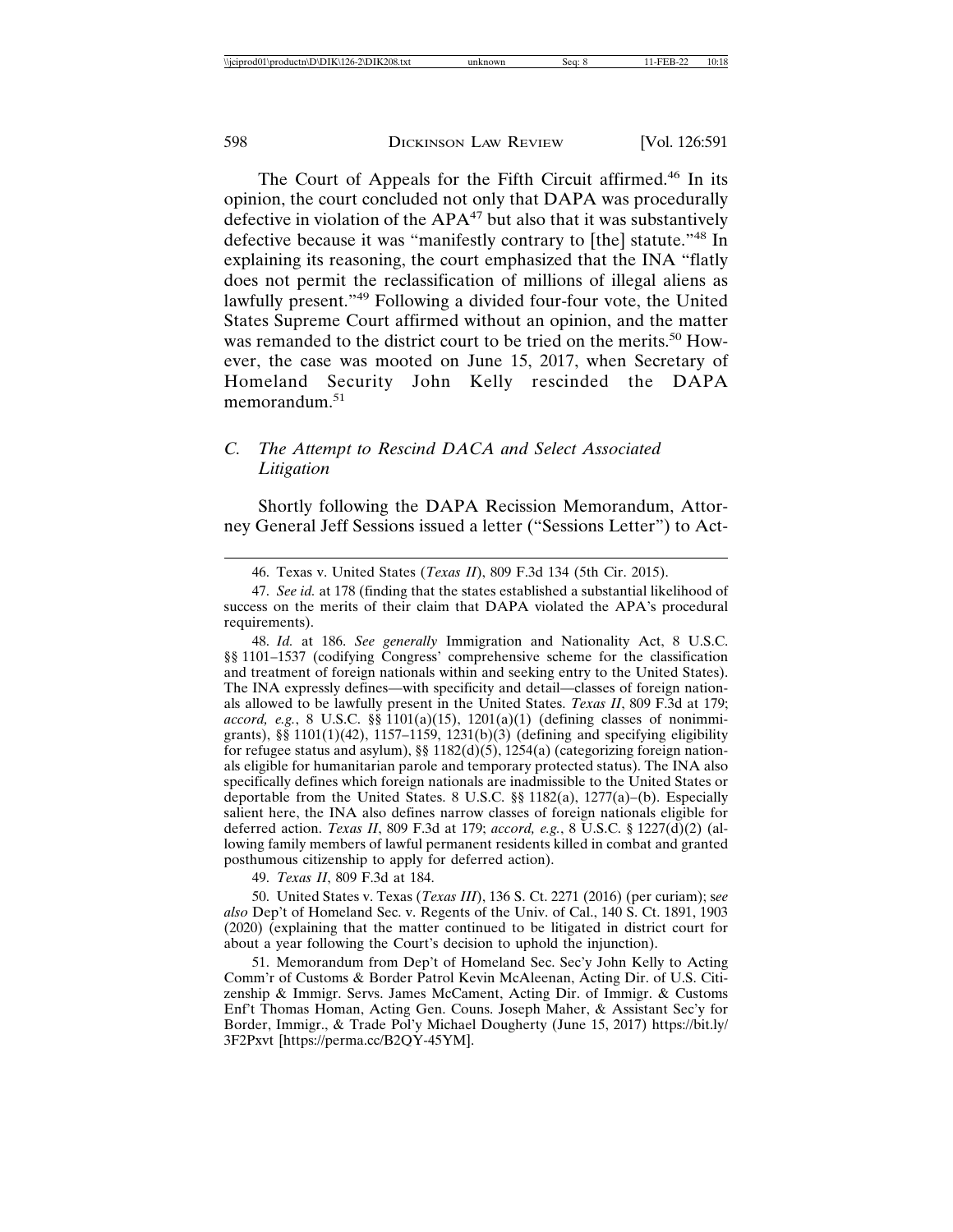ing Secretary of Homeland Security Elaine Duke.52 Relying largely on the Fifth Circuit decision and Supreme Court affirmance, Attorney General Sessions stated that DACA "has the same legal and constitutional defects" as DAPA.<sup>53</sup> Citing potentially imminent litigation against the DACA policy that would "likely yield similar results" to the DAPA litigation, Attorney General Sessions directed Secretary Duke to terminate the DACA program.<sup>54</sup> Secretary Duke promptly issued a memorandum ("first DACA Recission Memorandum") instructing USCIS to terminate DACA.<sup>55</sup>

Following the first DACA Recission Memorandum, several lawsuits were filed in federal courts to enjoin the DACA termination.<sup>56</sup> Relevant here,<sup>57</sup> the D.C. District Court considered several claims raised by various plaintiffs in two cases, which it consolidated.58 The various plaintiffs brought suit on behalf of DACA recipients, alleging, *inter alia*, that the first DACA Rescission Memorandum violated the APA both procedurally and substantively and that it was unconstitutional in several ways.<sup>59</sup> The D.C. District Court ultimately rejected the plaintiffs' procedural APA claim<sup>60</sup> and declined to rule on the constitutional issues.<sup>61</sup> However, it found in favor of the plaintiffs on the substantive APA claim, holding that the first DACA Rescission Memorandum was arbitrary

53. *Id.*

54. *Id.*

56. *See* Dep't of Homeland Sec. v. Regents of the Univ. of Cal., 140 S. Ct. 1891, 1903 (2020) (explaining that multiple groups of plaintiffs challenged the action in three District Courts).

57. See *infra* note 147 for a discussion of why the *NAACP* decision is particularly relevant to this analysis. *See generally* NAACP v. Trump, 298 F. Supp. 3d 209 (D.D.C. 2018) (finding the first DACA Recission Memorandum arbitrary and capricious in violation of the APA), *aff'd sub nom.* Dep't of Homeland Sec. v. Regents of the Univ. of Cal., 140 S. Ct. 1891 (2020).

58. NAACP, 298 F. Supp. 3d at 222–23, *aff'd sub nom. Regents*, 140 S. Ct. 1891 (2020).

59. *Id.*

60. *Id.* at 237.

61. *Id.* at 246.

<sup>52.</sup> Letter from Att'y Gen. Jefferson Sessions to Dep't of Homeland Sec. Acting Sec'y Elaine Duke (2017) (on file with Department of Justice) [hereinafter Sessions Letter], https://bit.ly/3e1ik8x [https://perma.cc/KF7R-HXW6].

<sup>55.</sup> Memorandum from Dep't of Homeland Sec. Acting Sec'y Elaine Duke to Acting Dir. of U.S. Citizenship and Immigr. Servs. James McCament, Acting Dir. of Immigr. and Customs Enf't Thomas Homan, Acting Comm'r of Comm'r of Customs and Border Patrol Kevin McAleenan, Acting Gen. Couns. Joseph Maher, Assistant Sec'y, Int'l Engagement Ambassador James Nealon, and U.S. Citizenship and Immigr. Servs. Ombudsman Julie Kirchner (Sept. 5, 2017) [hereinafter first DACA Recission Memorandum], https://bit.ly/3qmuL67 [https://perma.cc/ K5YG-RWCE].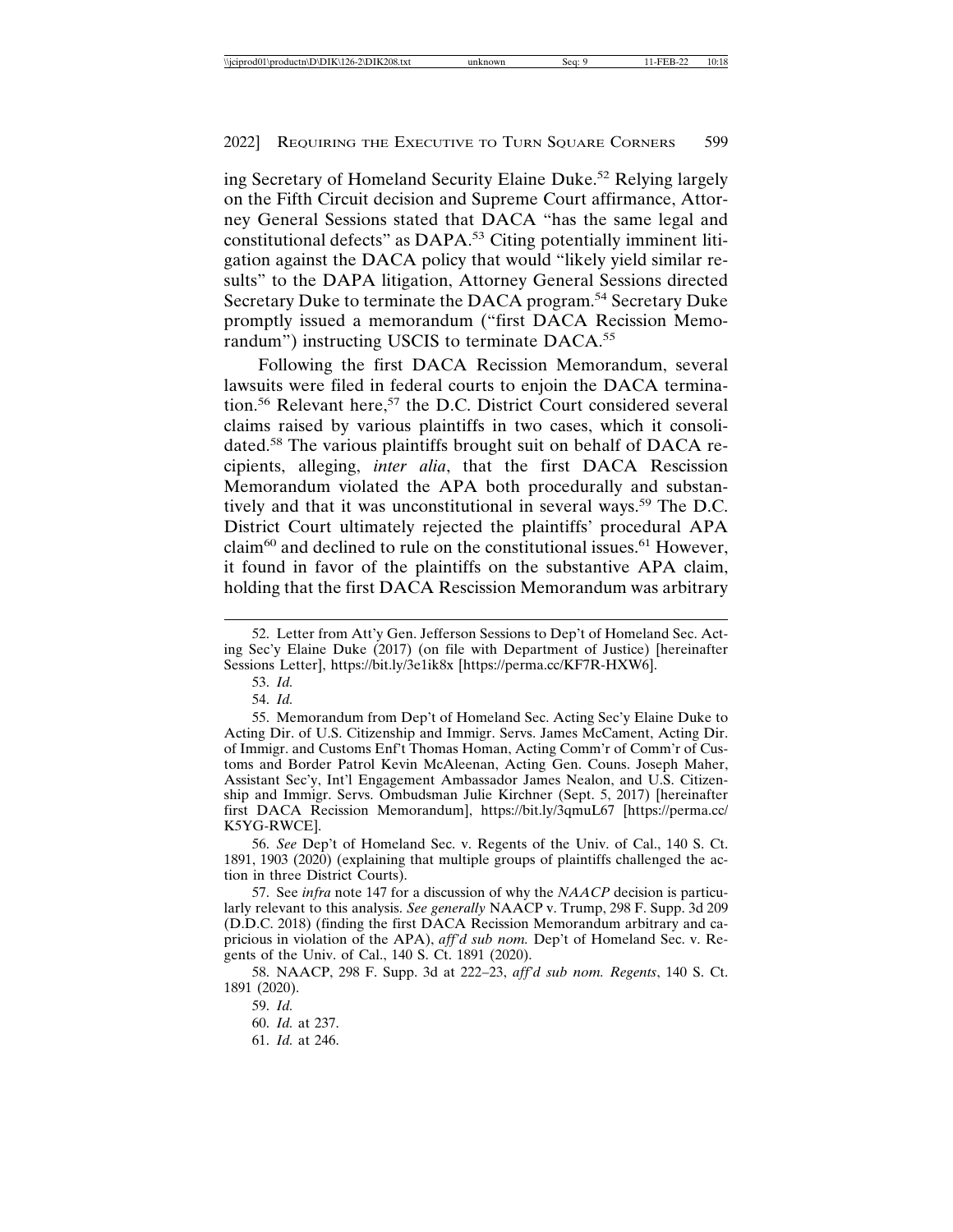and capricious<sup>62</sup> because it insufficiently explained the agency's reasons for its action.<sup>63</sup>

The district court issued an order to vacate the first DACA Recission Memorandum but stayed the order to permit DHS to issue a new memorandum offering a fuller explanation for its decision to terminate DACA.<sup>64</sup> Secretary of Homeland Security Kirstjen Nielsen then issued the requested memorandum ("second DACA Recission Memorandum").<sup>65</sup> The court considered the second DACA Recission Memorandum before finding it was also insufficient, and the matter worked its way up to the Supreme Court.<sup>66</sup>

In what became *Department of Homeland Security v. Regents of University of California*, 67 the Supreme Court ultimately held that DHS's explanation for terminating DACA was arbitrary and capricious in violation of the APA.68 To arrive at this conclusion, the Court found that it could not consider the second DACA Recission Memorandum.69 Surprisingly, the Court also emphasized that

63. *NAACP*, 298 F. Supp. 3d at 243.

64. *Id.* at 245.

65. Memorandum from Dep't of Homeland Sec. Sec'y Kirstjen Nielsen (June 22, 2018) [hereinafter second DACA Recission Memorandum], https://bit.ly/ 3ko2c4i [https://perma.cc/G3KE-4BAB].

66. *See* Dep't of Homeland Sec. v. Regents of the Univ. of Cal., 140 S. Ct. 1891, 1905 (2020) (explaining that the Court granted certiorari on three petitions and consolidated the cases). Shortly following Secretary Duke's memorandum rescinding DACA, various groups of plaintiffs filed separate actions against the government in three district courts. Regents of the Univ. of Cal. v. Dep't of Homeland Sec., 298 F. Supp. 3d 1304 (N.D. Cal. 2018), *rev'd* 140 S. Ct. 1891 (2020); Batalla Vidal v. Nielsen, 291 F. Supp. 3d 260 (E.D.N.Y. 2018), *vacated sub nom. Regents*, 140 S. Ct. (2020); NAACP v. Trump 315 F. Supp. 3d 457 (D.D.C. 2018), *aff'd sub nom. Regents*, 140 S. Ct. (2020). All three district courts ruled in favor of the plaintiffs, and the government appealed to the Ninth, Second, and D.C. Circuits, respectively. *Regents*, 140 S. Ct. at 1904–05. While the three appeals were pending, the government filed three petitions for certiorari which the Court granted, consolidating the cases for argument. *Id.* at 1905.

67. Dep't of Homeland Sec. v. Regents of the Univ. of Cal., 140 S. Ct. 1891 (2020).

68. *Id.* at 1915. This decision was a close five-four split of the justices, with CHIEF JUSTICE ROBERTS, Justice Ginsburg, JUSTICE BREYER, JUSTICE KAGAN, and JUSTICE SOTOMAYOR representing the majority; while JUSTICE THOMAS, JUS-TICE ALITO, JUSTICE GORSUCH, and JUSTICE KAVANAUGH made up the dissent. *See generally id.* (listing the justices that joined the opinion and dissents).

69. *Id.* at 1908–09.

<sup>62.</sup> *See* 5 U.S.C. § 706 ("The reviewing court shall . . . hold unlawful and set aside agency actions, findings, and conclusions found to be . . . arbitrary, capricious, an abuse of discretion, or otherwise not in accordance with law."). Under this standard, it is not the court's role to substitute its own judgement for that of the agency. AMAN JR. & MAYTON, *supra* note 1, at 438. Rather, the court's goal is to ensure that the agency engaged in reasoned decision-making. *Id.*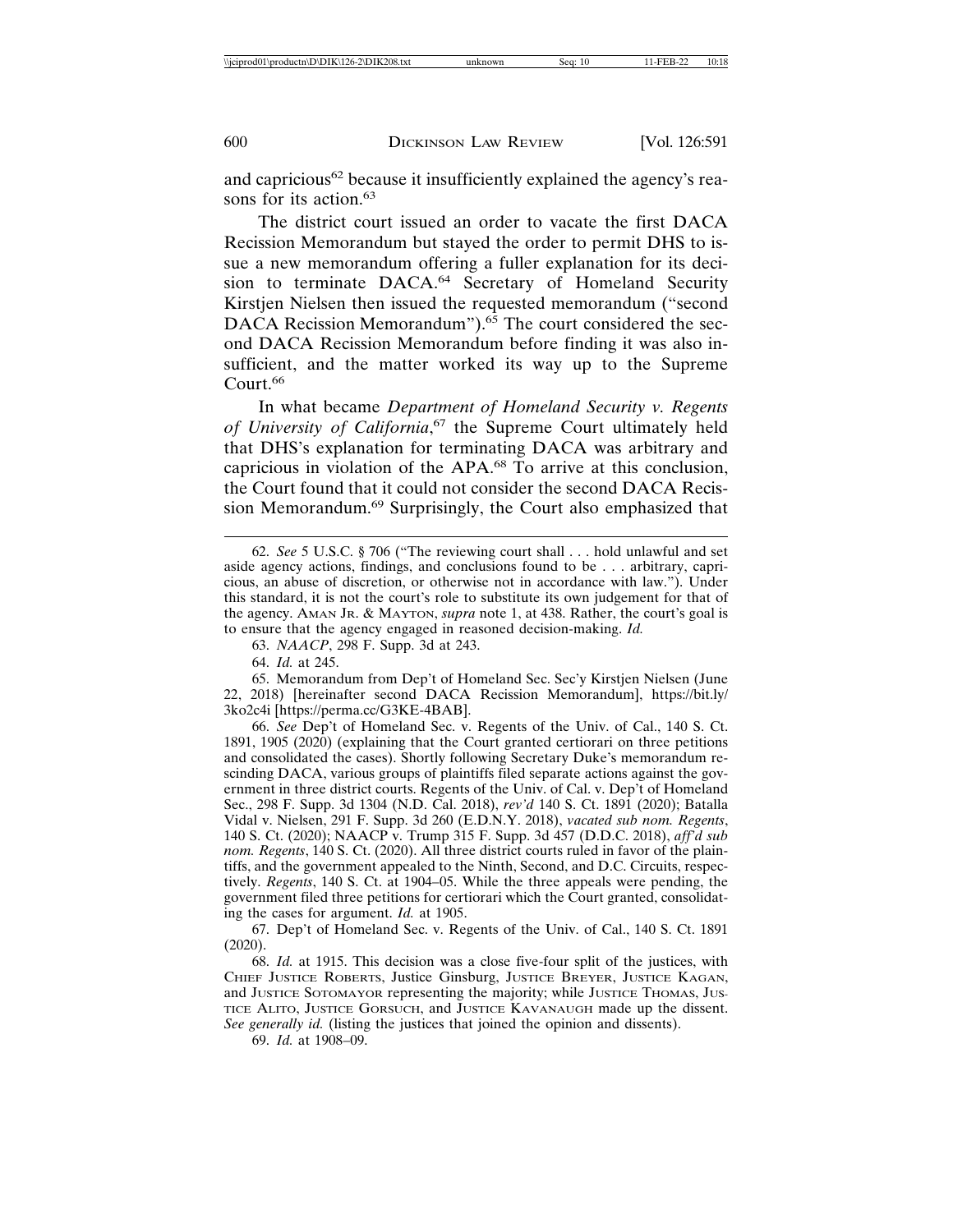DHS should have made other policy considerations "even if it is illegal" for DHS to promulgate the DACA program.70 The Court ultimately remanded the issue to DHS "so that it may consider the problem anew."71 As this Comment will analyze, the Court's reasoning for each of these findings caused increased agency accountability.

## III. <sup>R</sup>EGENTS IMPACTS ADMINISTRATIVE LAW BY INCREASING **ACCOUNTABILITY**

The *Regents* majority opinion increased agency accountability in several ways. First, it is somewhat surprising that the Court decided DACA's recission is reviewable.<sup>72</sup> By doing so, the Court reaffirmed that the APA's discretion exemption<sup>73</sup> is extremely narrow.74 The Court also arguably created an opportunity for courts to fault agencies for failing to consider discretionary actions—even when the agency's decision whether to take the action is unreviewable.75 Next, the decision to disregard the second DACA Recission Memorandum strengthened the *post hoc* justification doctrine.76 Perhaps most surprisingly, *Regents* says that a policy's illegality is not a sufficient basis to justify its recission.77 Read together, *Regents* represents a shift toward increased agency account-

73. *See* Administrative Procedure Act, 5 U.S.C. § 701(a)(2) (exempting agency actions from judicial review when the action is committed to agency discretion by law).

74. *Regents*, 140 S. Ct. at 1905 ("To 'honor the presumption of review, we have read the exception in § 701(a)(2) quite narrowly.'") (quoting Weyerhaeuser Co. v. U.S. Fish and Wildlife Serv. 139 S. Ct. 361, 370 (2018)).

75. *Infra* notes 108–123 and accompanying text.

76. *See Regents*, 140 S. Ct. at 1934 (KAVANAUGH, J. concurring in part) ("I am aware of no case from this Court, and the Court today cites none, that has employed the *post hoc* justification doctrine to exclude an agency's official explanation of an agency rule."). The *post hoc* justification doctrine is a judicial creation to help define the scope of the administrative record which forms the basis for rationality review. AMAN JR. & MAYTON, *supra* note 1, at 44. "Specifically, the record cannot include materials produced post hoc, as by agency attorneys trying to justify a rule to a reviewing court." *Id.*

77. *Regents*, 140 S. Ct. at 1912; cf. id. at 1922 (THOMAS, J. concurring in part) (asserting that the majority's holding that an agency is required to continue enforcing an illegal policy has no basis in law).

<sup>70.</sup> *Id.* at 1912.

<sup>71.</sup> *Id.* at 1916.

<sup>72.</sup> *See id.* at 1932 (ALITO, J. concurring in part) (explaining that DACA's recission should be unreviewable under the APA); *accord* Ilan Wurman, Opinion, *Administrative Law and the DACA Decision*, NEWSWEEK (June 20, 2020, 7:00 AM), http://bit.ly/WURdaca [https://perma.cc/A2LL-3YGW] ("If forbearance is a matter of prosecutorial discretion, then refusing forbearance is also an act of prosecutorial discretion for which the executive need provide no explanation.").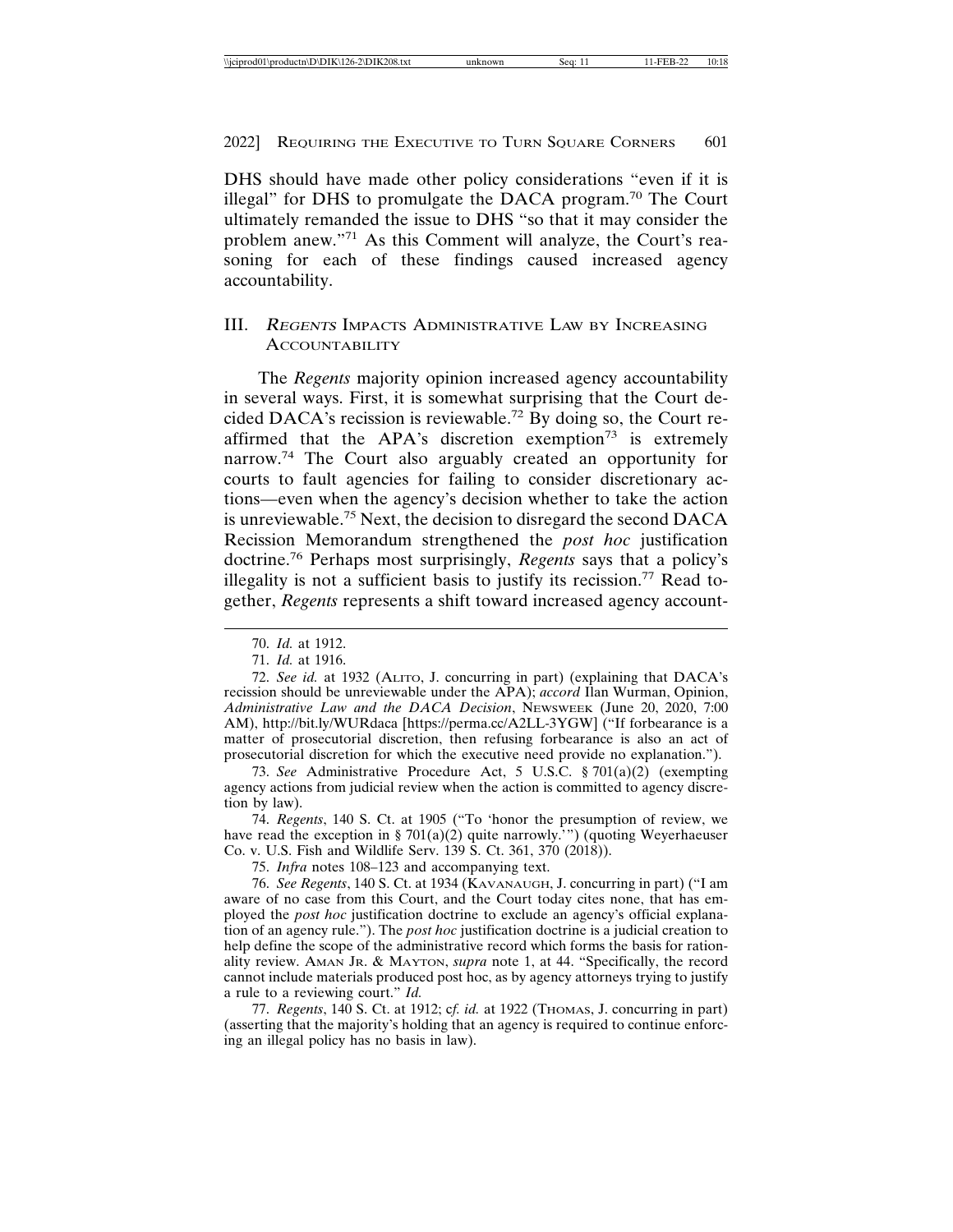ability that should affect the agency decision making process going forward.

# *A.* Regents *Continued the Supreme Court's Trend of Reading the Discretionary Decisions Exception to Judicial Review Narrowly*

The APA provides that actions left to an agency's discretion are immune from judicial review.78 The seminal case in which the Supreme Court explained the discretion exemption is *Heckler v. Chaney*. 79 In that case, the Court heard arguments on whether the Food and Drug Administration (FDA) was required to take enforcement action to prevent states from using certain drugs for lethal injection in violation of federal law.<sup>80</sup> The Court ultimately concluded that it could not compel the FDA to act, explaining that an agency's refusal to institute enforcement proceedings is exempt from judicial review "unless Congress has indicated otherwise" in the agency's enabling statute. $81$  In so deciding, the Court acknowledged a legal "tradition" of exempting such decisions from judicial review because they often involve a "complicated balancing of factors" best left to the agency.<sup>82</sup>

In analyzing the issues in *Heckler*, the Supreme Court also carefully considered another important administrative law case, *Citizens to Preserve Overton Park, Inc. v. Volpe*. 83 In *Overton Park*, the Secretary of Transportation had authorized the use of federal funds to construct a highway through a public park in Memphis, Tennessee.<sup>84</sup> A federal statute provided that a highway may not be constructed through a public park unless there is no other "feasible and prudent" alternative route.<sup>85</sup> A group of plaintiffs sued, contending that the Secretary of Transportation violated the statute by authorizing the construction without explaining why there were no "feasible and prudent" alternative routes.<sup>86</sup> Explaining first that the Secretary's decision is subject to judicial review, the Court said that Congress gave clear and specific directives in the federal statute.<sup>87</sup>

<sup>78.</sup> Administrative Procedure Act, 5 U.S.C. § 701.

<sup>79.</sup> Heckler v. Chaney, 470 U.S. 821 (1985).

<sup>80.</sup> *Id.* at 823.

<sup>81.</sup> *Id.* at 838.

<sup>82.</sup> *Id.* at 831–32.

<sup>83.</sup> Citizens to Pres. Overton Park, Inc. v. Volpe, 401 U.S. 402 (1971).

<sup>84.</sup> *Id.* at 405–06.

<sup>85.</sup> *Id.* at 405.

<sup>86.</sup> *Id.* at 406–08.

<sup>87.</sup> *Id.* at 410–11. In *Overton Park*, the Court explained that the Department of Transportation Act and the Federal-Aid Highway Act "are clear and specific directives" to which the Secretary of Transportation was required to adhere when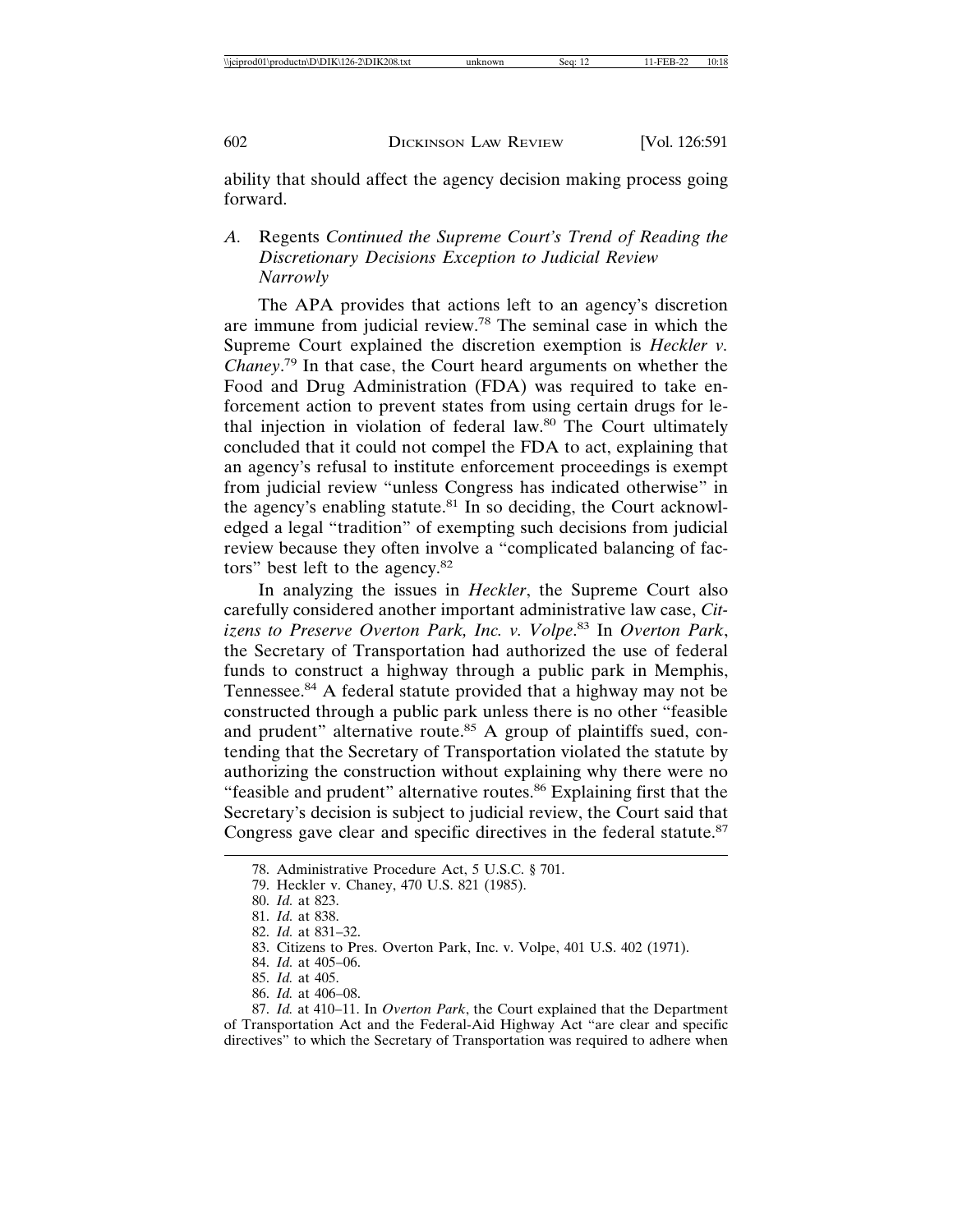The Court also said the discretion exemption is "very narrow" and relevant only when "there is no law to apply."<sup>88</sup> The Court concluded that the statute at issue was clearly the "law to apply" and that if it was "to have any meaning, the Secretary [of Transportation] cannot approve the destruction of parkland unless he finds that alternative routes present unique problems."89 Distinguishing *Overton Park*, the *Heckler* Court asserted that "*Overton Park* did not involve an agency's refusal to take . . . enforcement action" but rather "involved an affirmative act of approval under a statute that set clear guidelines for determining when such approval should be given."<sup>90</sup>

In *Regents*, the Supreme Court looked to *Heckler* when analyzing whether DHS's decision to rescind DACA was subject to judicial review.91 The facts of DACA and its recission place it somewhere between *Heckler* and *Overton Park*. 92 Like the FDA's enforcement discretion described in *Heckler*, 93 DHS's authority to grant deferred action is understood to be rooted in its enforcement discretion.94 And unlike the clear directive from Congress in *Overton Park*, 95 there is no congressionally mandated statute that provides a clear directive for determining when DHS should grant deferred action to an individual.<sup>96</sup> Most of the policy reasons for the discretion exemption cited in *Heckler* can be applied with equal force to DACA.<sup>97</sup> However, unlike the FDA's conduct described in

90. Heckler v. Chaney, 470 U.S. 821, 831 (1985).

91. Dep't of Homeland Sec. v. Regents of the Univ. of Cal., 140 S. Ct. 1891, 1906–07 (2020).

92. *Compare Regents*, 140 S. Ct. (reviewing an affirmative agency action based on the agency's enforcement discretion), *with Heckler*, 470 U.S. (declining to review an agency decision not to take enforcement action), *and Overton Park*, 401 U.S. (reviewing an affirmative agency action with a statutory basis).

93. *See Heckler*, 470 U.S. at 832 ("[A]n agency's decision not to take enforcement action should be presumed immune from judicial review.").

94. *See supra* note 23 and accompanying text (providing background on deferred action in the immigration context).

95. *Overton Park*, 401 U.S. at 410–11.

96. C*f. supra* note 23 and accompanying text (explaining that deferred action is rooted in enforcement discretion).

97. *See Heckler*, 470 U.S. at 831–32 (explaining the policy reasons for the APA's discretion exemption). The court elaborated:

An agency decision not to enforce often involves a complicated balancing of a number of factors . . . the agency must . . . [assess] whether agency resources are best spent on this violation or another, whether the agency is likely to succeed if it acts, whether the particular enforcement action

making his decision. *Id.* at 411. The statutes laid out specific guidelines in plain language with respect to when federal funds may be used to construct highways through parks. *Id.*

<sup>88.</sup> *Id.* at 410.

<sup>89.</sup> *Id.* at 413.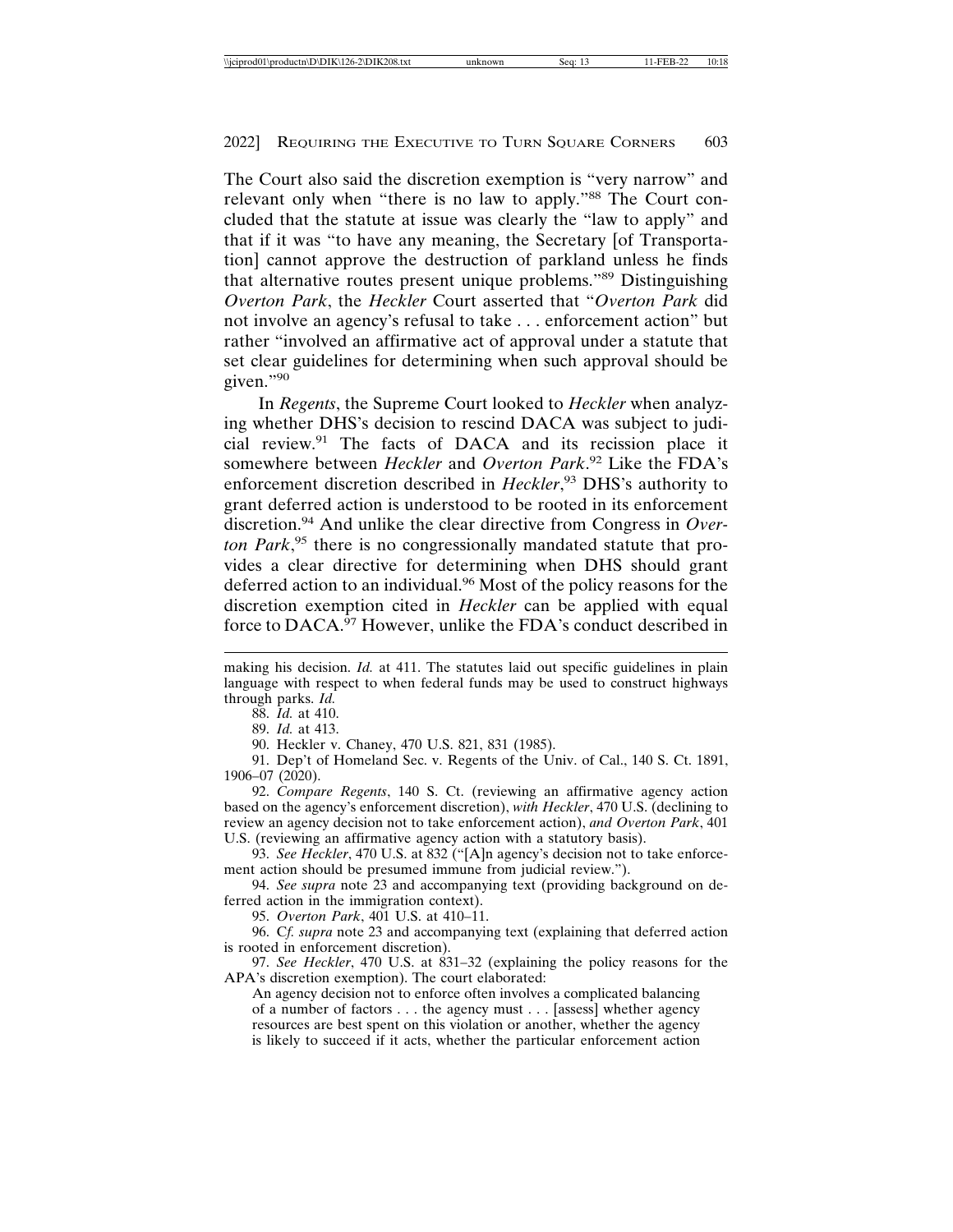*Heckler*, DACA's formal adjudication process is arguably more than a mere refusal to take enforcement action.<sup>98</sup> Although the adjudication process is not an "affirmative act of approval under a statute" as was the case in *Overton*, it could be characterized as an "affirmative act of approval" under an agency rule.<sup>99</sup>

In his *Regents* dissent, JUSTICE ALITO applied *Heckler* to assert that "to the extent DACA represents a lawful exercise of prosecutorial discretion, its recission represented an exercise of that same discretion, and it would therefore be unreviewable under the [APA]."<sup>100</sup> The majority, however, did not agree.<sup>101</sup> Categorizing DACA as "not simply a non-enforcement policy," the Supreme Court asserted that the program's recission is subject to judicial review.102 In so deciding, the Court focused on DACA's formal application, standardized review process, and formal decision notices.<sup>103</sup> The Court acknowledged neither the fact that deferred action is rooted in enforcement discretion nor that the agency's "affirmative act of approval" springs from an agency rule, not a statute.<sup>104</sup>

In finding that DHS's action was subject to judicial review, the Supreme Court kept with its tradition of reading the APA's discretion exemption narrowly.105 The Court's reasoning on the issue is nevertheless notable. Finding DHS's action reviewable was the Court's first step toward using *Regents* to increase agency accounta-

98. Dep't of Homeland Sec. v. Regents of the Univ. of Cal., 140 S. Ct. 1891, 1906 (2020).

99. *Id.*

100. *Id.* at 1932 (ALITO, J. concurring in part).

101. *Id.* at 1907 (majority opinion).

102. *Id.* at 1906–07.

103. *Id.* at 1906.

104. *Cf. id.* at 1906–07 (explaining reasons why the decision to rescind DACA is subject to judicial review).

105. *Id.* at 1905; *see supra* note 73 for an explanation of the APA's discretion exemption.

requested best fits the agency's overall policies, and, indeed, whether the agency has enough resources to undertake the action at all. An agency generally cannot act against each technical violation of the statute it is charged with enforcing. The agency is far better equipped than the courts to deal with the many variables involved in the proper ordering of its priorities.

*Id.* These considerations were foundational to DHS's initial decision to create the DACA program. *See* Napolitano Memorandum, *supra* note 8 ("[A]dditional measures are necessary to ensure that our enforcement resources are not expended on these low priority cases."). Notably, following a change of presidents, DHS reassessed and revised the enforcement priorities on which DACA was based—eliminating tiered enforcement priorities completely. *See* Exec. Order No. 13,768, 82 Fed. Reg. 8,799 (Jan. 30, 2017) ("I hereby direct agencies to employ all lawful means to ensure the faithful execution of the immigration laws of the United States against all removable aliens.").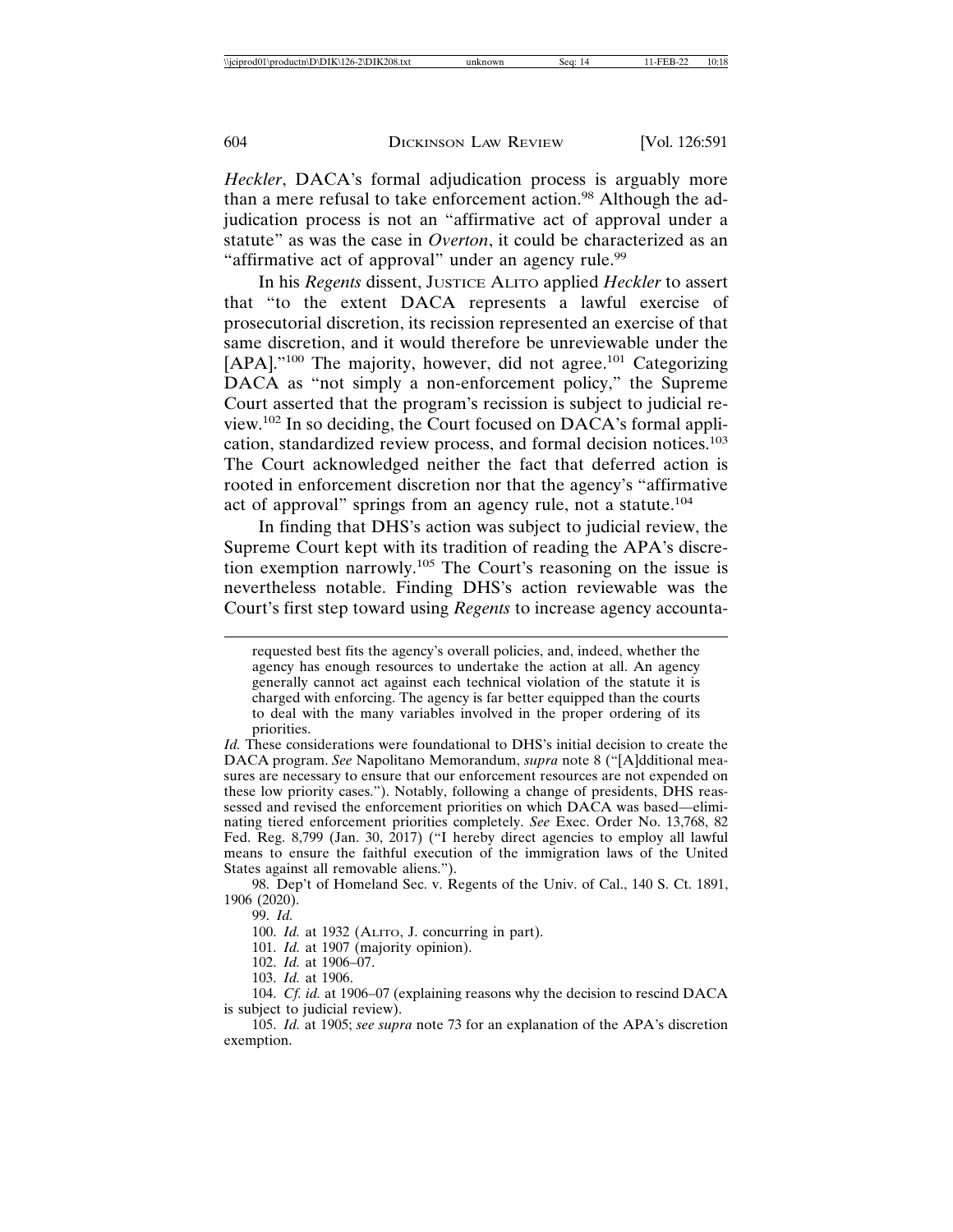bility.<sup>106</sup> There were several plausible arguments for why DHS's action should have fallen within the APA's discretion exemption.<sup>107</sup> By rejecting those arguments, the Court preserved its ability to review agency actions when the agency's discretionary authority is less than certain.

Another aspect of *Regents* makes the reviewability decision interesting. After finding the DACA recission reviewable, the Supreme Court moved on to its arbitrary and capricious analysis.108 In that analysis, the Court first determined that DHS rescinded DACA because of the program's illegality.<sup>109</sup> It then looked to the Fifth Circuit opinion *Texas v. United States*110 ("*Texas II*") to understand the legal defects on which the DACA recission was based.<sup>111</sup> In *Texas II*, the Fifth Circuit found the similar DAPA program<sup>112</sup> illegal "because it 'would make 4.3 million otherwise removable aliens' eligible for work authorization and public benefits."<sup>113</sup>

The Supreme Court next stated that the DACA program is more than just benefits such as work authorization.<sup>114</sup> Instead, the Court characterized the decision to defer removal—what the Court called "forbearance"—as DACA's defining feature.<sup>115</sup> Noting that the *Texas II* decision underscored that DHS was not required to

108. *Regents*, 140 S. Ct. at 1907–15.

109. *Id.* at 1910.

110. *Texas II*, 809 F.3d 134 (5th Cir. 2015).

111. *Regents*, 140 S. Ct. at 1911. Although *Texas II* was about DAPA, not DACA, the decision was nonetheless crucial to both the first DACA Recission Memorandum and the *Regents* Court's analysis. *Id.* The logic in *Texas II* applied with equal force to both DACA and DAPA because the programs were so substantially similar. Sessions Letter, *supra* note 52; *see also* second DACA Recission Memorandum, *supra* note 65 (explaining that DAPA and DACA are substantially similar).

112. *See supra* note 40 and accompanying text (describing the creation of DAPA); *see also* second DACA Recission Memorandum, *supra* note 65 ("Any arguable distinctions between the DAPA and DACA policies are not sufficiently material to convince me that the DACA policy is lawful.").

113. *Regents*, 140 S. Ct. at 1911 (quoting *Texas II*, 809 F.3d at 181–82).

114. *Id.*

115. *Id.*

<sup>106.</sup> *Cf. Regents*, 140 S. Ct. at 1909 ("[H]ere the rule serves important values of administrative law . . . [by] promot[ing] 'agency accountability.'") (quoting Bowen v. Am. Hosp. Assn., 476 U.S. 610, 643 (1986)).

<sup>107.</sup> *See id.* at 1932 (ALITO, J. concurring in part) ("[T]o the extent DACA represented a lawful exercise of prosecutorial discretion, its recission represented an exercise of that same discretion, and it would therefore be unreviewable under the [APA]."); *see also id.* at 1906 (majority opinion) ("The Government contends that a general non-enforcement policy is equivalent to the individual non-enforcement decision at issue in *Chaney*."); Reno v. Am-Arab Anti-Discrimination Comm., 525 U.S. 471, 483–84 (1999) (defining deferred action as an act of discretion).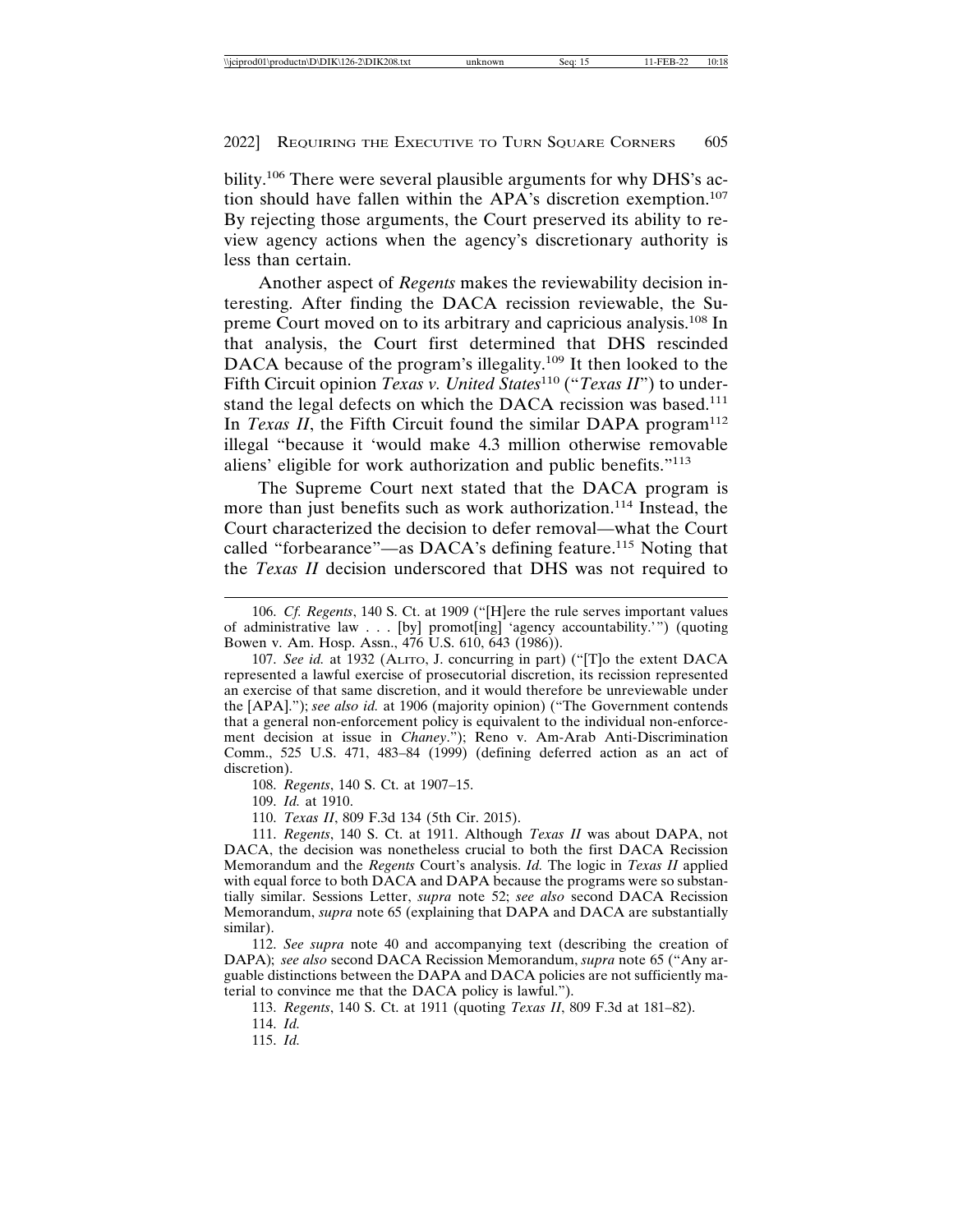alter its class-based enforcement priorities, the Supreme Court faulted DHS for failing to consider the possibility of "removing benefits eligibility while continuing forbearance" when it rescinded  $DACA.<sup>116</sup>$ 

The Supreme Court did not address that class-based immigration enforcement priorities fall squarely within the DHS Secretary's discretion.<sup>117</sup> *Texas II* explains "the two legs"<sup>118</sup> on which DACA and DAPA stand:

The Secretary has broad discretion to 'decide whether it makes sense to pursue removal at all' . . . . Part of DAPA involves the Secretary's decision—at least temporarily—not to enforce the immigration laws as to a class of what he deems to be low-priority illegal aliens. But importantly, the states have not challenged the priority levels he has established, and neither the preliminary injunction nor compliance with the APA requires the Secretary to remove any alien or alter his enforcement priorities. Deferred action, however, is much more than nonenforcement: It would affirmatively confer "lawful presence" and associated benefits on a class of unlawfully present aliens.<sup>119</sup>

Without ancillary benefits, a forbearance-only policy is nothing more than a decision to "decline to institute proceedings, terminate proceedings, or decline to execute a final order of deportation"120 that is, an unreviewable decision to decline to take immigration enforcement action.<sup>121</sup>

The Supreme Court has previously said that when an agency provides a reviewable reason for an otherwise unreviewable action, the action is nonetheless unreviewable.122 In *Interstate Commerce Commission v. Brotherhood of Locomotive Engineers*, 123 ("*Brotherhood*") the Supreme Court considered whether it could review a

<sup>116.</sup> *Id.* at 1911–12.

<sup>117.</sup> *See Texas II*, 809 F.3d at 166 ("[I]mportantly, the states have not challenged the priority levels [the DHS Secretary] has established.").

<sup>118.</sup> *Regents*, 140 S. Ct. at 1913.

<sup>119.</sup> *Texas II*, 809 F.3d at 165–66 (quoting Arizona v. United States, 567 U.S. 2492, 2499 (2012)).

<sup>120.</sup> Reno v. Am-Arab Anti-Discrimination Comm., 525 U.S. 471, 484 (1999).

<sup>121.</sup> *See id.* ("This [is a] commendable exercise in administrative discretion."); *see also* Heckler v. Chaney, 470 U.S. 821, 838 (1985) ("The general exception to reviewability . . . for action 'committed to agency discretion' remains a narrow one . . . but within that exception are included agency refusals to institute investigative or enforcement proceedings.").

<sup>122.</sup> Interstate Com. Comm'n v. Brotherhood of Locomotive Eng'rs, 482 U.S. 270, 283 (1987).

<sup>123.</sup> Interstate Com. Comm'n v. Brotherhood of Locomotive Eng'rs, 482 U.S. 270 (1987).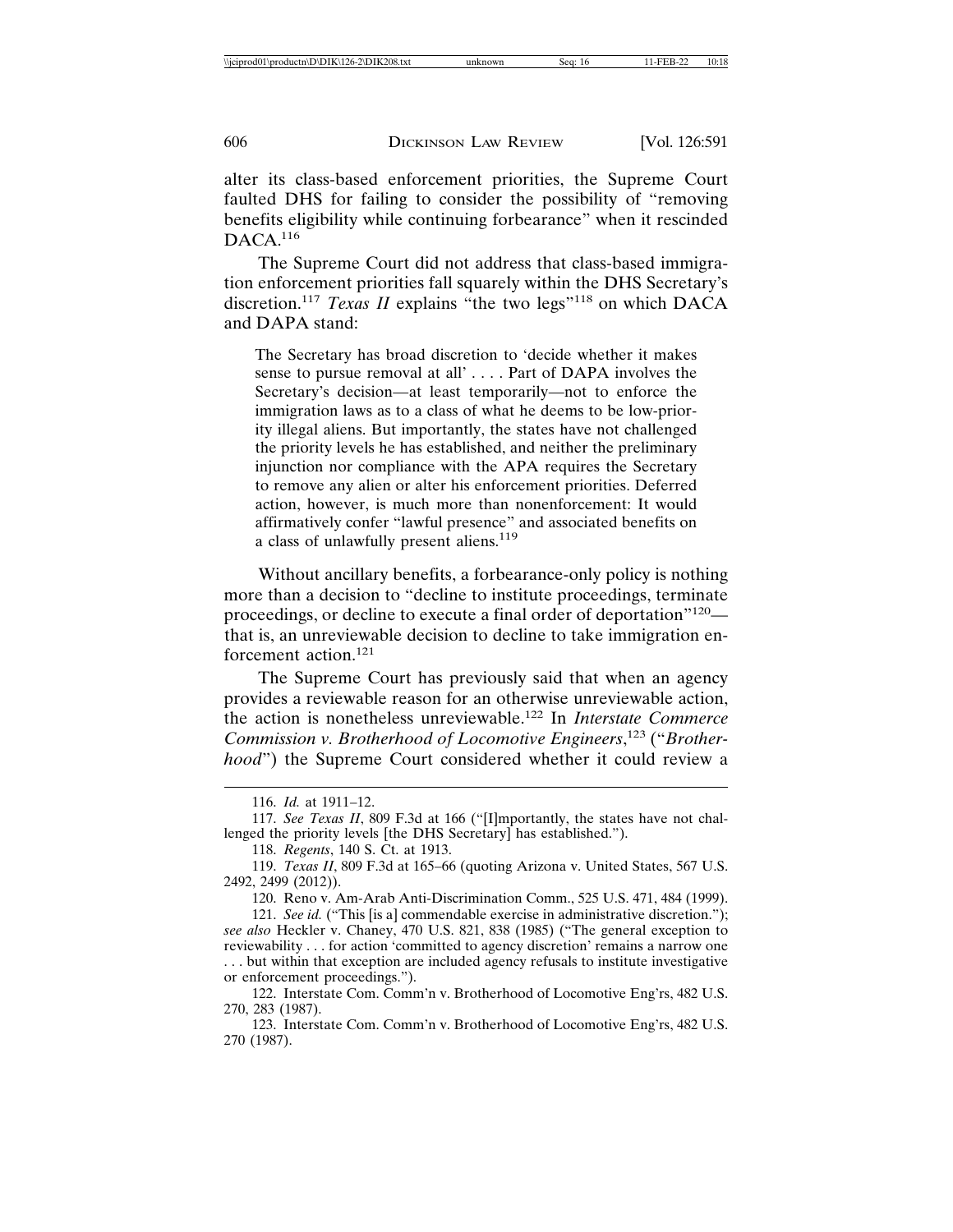decision by the Interstate Commerce Commission (ICC), wherein the ICC denied reconsideration of an earlier order.<sup>124</sup> The Brotherhood of Locomotive Engineers (BLE) contended that because the ICC provided substantive reasons for the denial, review on the merits of the underlying order was appropriate.125 The Court explained that review of such decisions is limited only to the lawfulness of the refusal to reconsider.126 When, as here, the party requesting review does so on the basis of "material error"—that is, claiming that the agency made a legal mistake in its underlying order—the agency's denial of a petition for rehearing is unreviewable.127 The Court stated that it is irrelevant that ICC discussed the merits of the underlying claim when it denied rehearing.128 It instead emphasized that an unreviewable agency action does not become reviewable when the agency provides a reviewable reason for the action.<sup>129</sup> To illustrate the point, the Court offered an example of a prosecutor declining to press criminal charges because he believes the evidence will not sustain a conviction.<sup>130</sup> The Court stated that, even though courts can decide whether evidence would sustain a conviction, "it is entirely clear that the refusal to prosecute cannot be the subject of judicial review."<sup>131</sup>

Although it is not a direct parallel, the chain of logic in *Regents* arguably takes a step back from the principle set out in *Brotherhood*. *Regents* found DHS's action to be arbitrary and capricious because the Secretary failed to consider an unreviewable policy of forbearance only.132 This is an especially salient point because forbearance is, in fact, a decision not to prosecute.133 Faulting DHS for failing to consider a "forbearance only" policy seems to stand in opposition to what the Court said in *Brotherhood*. Applying *Regents*, there are some circumstances in which an agency's failure to consider options wholly within its discretion might be deemed arbitrary and capricious under the APA.

In the wake of *Regents*, agencies should take care to fully explain their decision-making process—even when they believe their

131. *Id.*

133. *Supra* notes 115–121 and accompanying text.

<sup>124.</sup> *Id.* at 276–77.

<sup>125.</sup> *Cf. id.* at 280 ("It is irrelevant that the [ICC's] order refusing reconsideration discussed the merits of the unions' claims at length.").

<sup>126.</sup> *Id.* at 278.

<sup>127.</sup> *Id.* at 280.

<sup>128.</sup> *Id.* 129. *Id.*

<sup>130.</sup> *Id.* at 283.

<sup>132.</sup> Dep't of Homeland Sec. v. Regents of the Univ. of Cal., 140 S. Ct. 1891, 1913 (2020)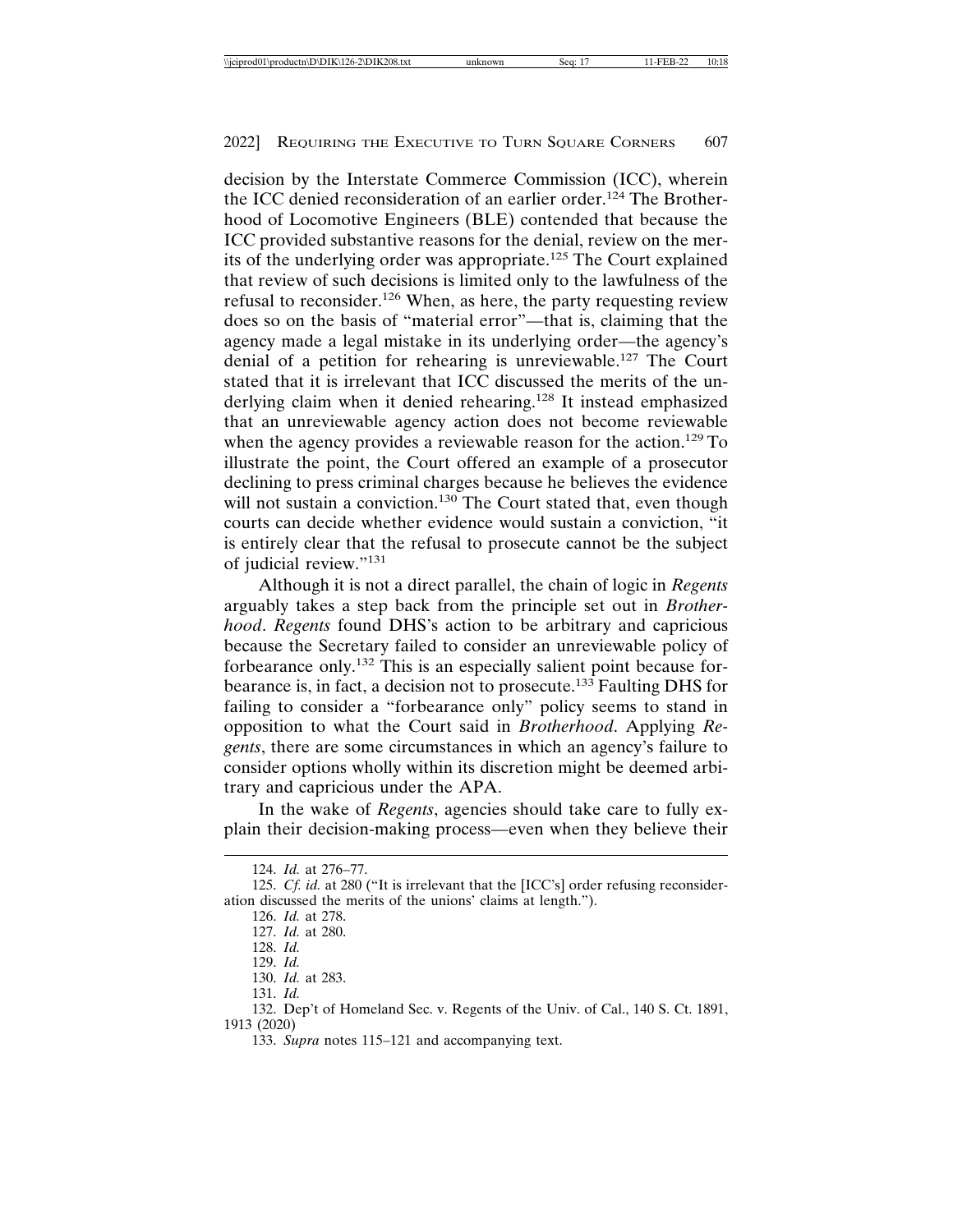action is discretionary. With good reason, DHS understood DACA to be an unreviewable act of prosecutorial discretion.134 Yet, DHS failed to anticipate that the programmatic nature of DACA would bring it within the ambit of judicial review.<sup>135</sup> *Regents* therefore warns that agencies that fail to explain their decision-making because they believe their actions fall under the APA's discretion exemption risk being reversed in court.

#### *B.* Regents *Strengthened the* Post Hoc *Justification Doctrine*

The *Regents* Court took care to emphasize that, in order to comply with the APA, an agency must explain its reasons for the action at the time the action was taken.<sup>136</sup> Accordingly, a court must not give weight to any *post hoc* rationalizations for an agency's action.137 The *Regents* Court thus found that it could not consider the second DACA Recission Memo.<sup>138</sup> This holding surprised some legal scholars for two reasons.139 First, the *post hoc* justification doctrine has historically been used to exclude arguments advanced as "convenient litigating positions"140 such as attorney arguments and litigation affidavits.141 Additionally, the second DACA Recission Memorandum was by itself an independent agency action under the APA.142 By refusing to consider the second DACA Recission Memorandum, the Supreme Court increased

135. *Id.*

136. *Id.* at 1907 (majority opinion). Although this might sound like nothing new, the *post hoc* justification doctrine had previously been used only to restrict counsel arguments and litigation documents used in court. *Infra* Section III.A.1; *see also Regents*, 140 S. Ct. at 1934 (KAVANAUGH, J. concurring in part) ("I am aware of no case from this Court, and the Court today cites none, that has employed the *post hoc* justification doctrine to exclude an agency's official explanation of an agency rule.").

137. *Regents*, 140 S. Ct. at 1908 (majority opinion).

138. *Id.*

139. Wurman, *supra* note 72.

140. *Regents*, 140 S. Ct. at 1909 (quoting Bowen v. American Hospital Assn., 470 U.S. 610, 643 (1986)).

141. *See id.* at 1934 (KAVANAUGH, J. concurring in part) ("I am aware of no case from this Court, and the Court today cites none, that has employed the *post hoc* justification doctrine to exclude an agency's official explanation of an agency rule.").

142. *Id.* at 1933 (KAVANAUGH, J. concurring in part); *accord* 5 U.S.C. § 551(4) (defining an agency "rule" for the purposes of the APA), 5 U.S.C. § 551(13) (defining an agency action for the purposes of the APA).

<sup>134.</sup> *See Regents*, 140 S. Ct. at 1905 (explaining DHS's argument for why its action is exempt from APA review); *see also id.* at 1932 (ALITO, J. concurring in part) ("[T]o the extent DACA represented a lawful exercise of prosecutorial discretion, its recission represented an exercise of that same discretion, and it would therefore be unreviewable under the Administrative Procedure Act.").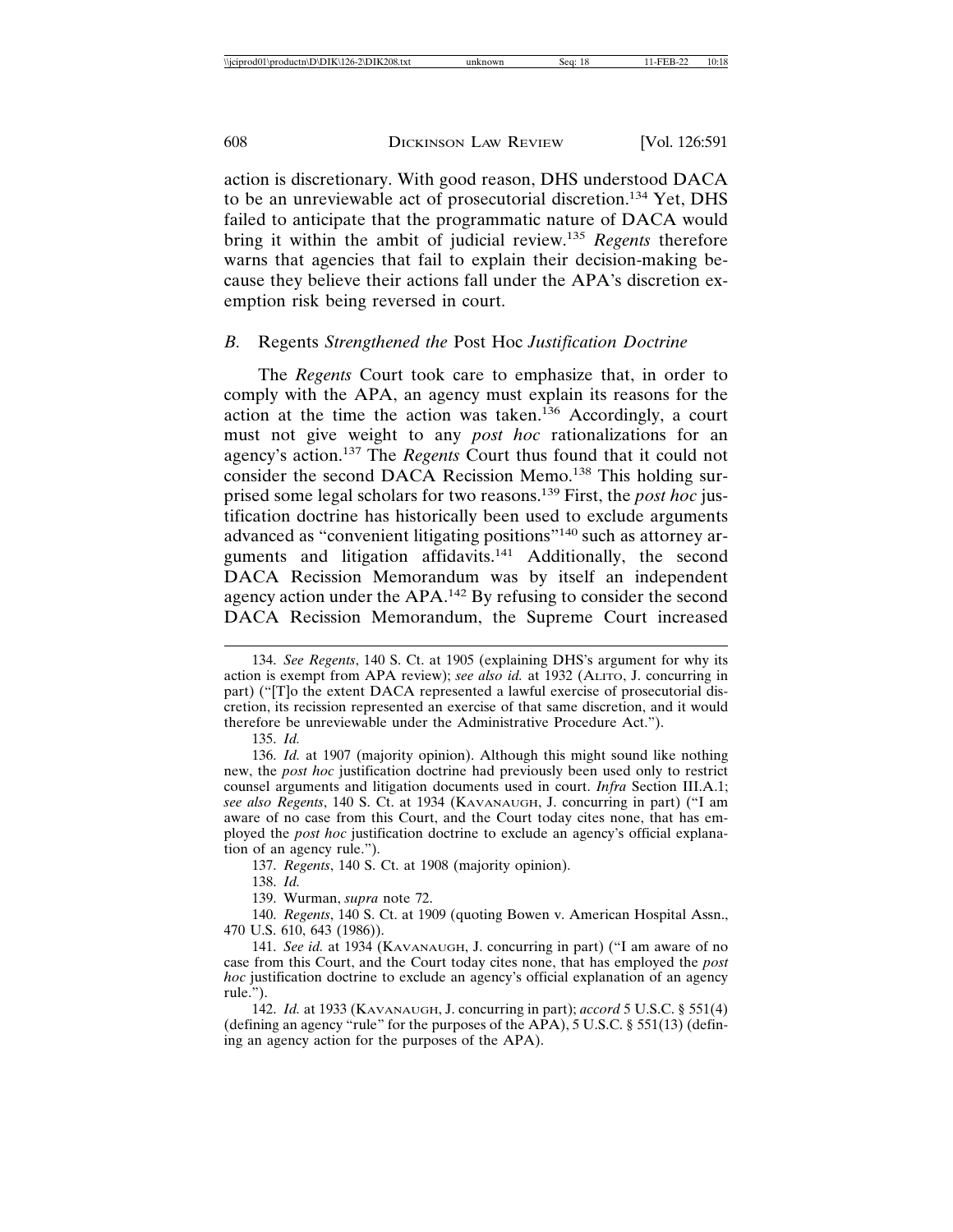agency accountability by strengthening the *post hoc* justification doctrine.

*1. The Post Hoc* Justification Doctrine Was Historically Used to Exclude Litigation Affidavits and Attorney Arguments

There are two seminal cases on which the *post hoc* justification doctrine is based, both called *Securities & Exchange Commission. v. Chenery Corp.*, 143 often referred to as *Chenery I* and *Chenery II*. In *Chenery I*, the Court explained that a court must evaluate an administrative action by the administrative record establishing the basis for that action.144 In *Chenery II*, the Supreme Court elaborated on that concept and said:

[A] simple but fundamental rule of administrative law . . . is to the effect that a reviewing court, in dealing with a determination or judgment which an administrative agency alone is authorized to make, must judge the propriety of such action *solely by the grounds invoked by the agency*. If these grounds are inadequate or improper, the court is powerless to affirm the administrative action.<sup>145</sup>

Following *Chenery I* and *Chenery II*, the Supreme Court invoked the *post hoc* justification doctrine frequently to exclude litigation affidavits and attorney arguments from the administrative record.146 Lower courts applied the *post hoc* justification doctrine "not [as] a time barrier," but rather "to prevent courts from considering rationales offered by anyone other than the proper decision makers."<sup>147</sup>

146. *See, e.g.*, Motor Vehicle Mfrs. Ass'n, Inc. v. State Farm Mut. Auto. Ins. Co., 463 U.S. 29, 50 (1983) ("[C]ourts may not accept appellate counsel's *post hoc* rationalizations for agency action."); Bowen v. Georgetown University Hosp., 488 U.S. 204, 479–84 (1988) (same); Investment Co. Institute v. Camp, 401 U.S. 617, 627–28 (1971) (same); Fed. Power Comm'n v. Texaco Inc., 417 U.S. 380, 397 (1974) (same); NLRB v. Metro. Life Ins. Co., 380 U.S. 438, 443–44 (1965) (same); Burlington Truck Lines, Inc. v. United States, 371 U.S. 156, 168–69 (1962) (same).

147. NAACP v. Trump, 315 F. Supp. 3d 457, 466 (D.D.C. 2018) (quoting Alpharma, Inc. v. Leavitt, 460 F.3d 1, 6 (D.C. Cir. 2006)), *aff'd sub nom.* Dep't of Homeland Sec. v. Regents of the Univ. of Cal., 140 S. Ct. 1891 (2020). Notably, the *NAACP* opinion is one of the three consolidated cases on which *Regents* was based. *See supra* note 66. In *NAACP*, the D.C. District Court's analysis focused on the plaintiffs' APA claim, concluding that it could review the second DACA Recission Memorandum but that the agency action was nonetheless arbitrary and capri-

<sup>143.</sup> SEC v. Chenery Corp. (*Chenery I*), 318 U.S. 80 (1943); SEC v. Chenery Corp. (*Chenery II*), 332 U.S. 194 (1947).

<sup>144.</sup> *See Chenery I*, 318 U.S. at 87 ("The grounds upon which an administrative order must be judged are those upon which the record discloses that its action was based.").

<sup>145.</sup> *Chenery II*, 332 U.S. at 196 (emphasis added).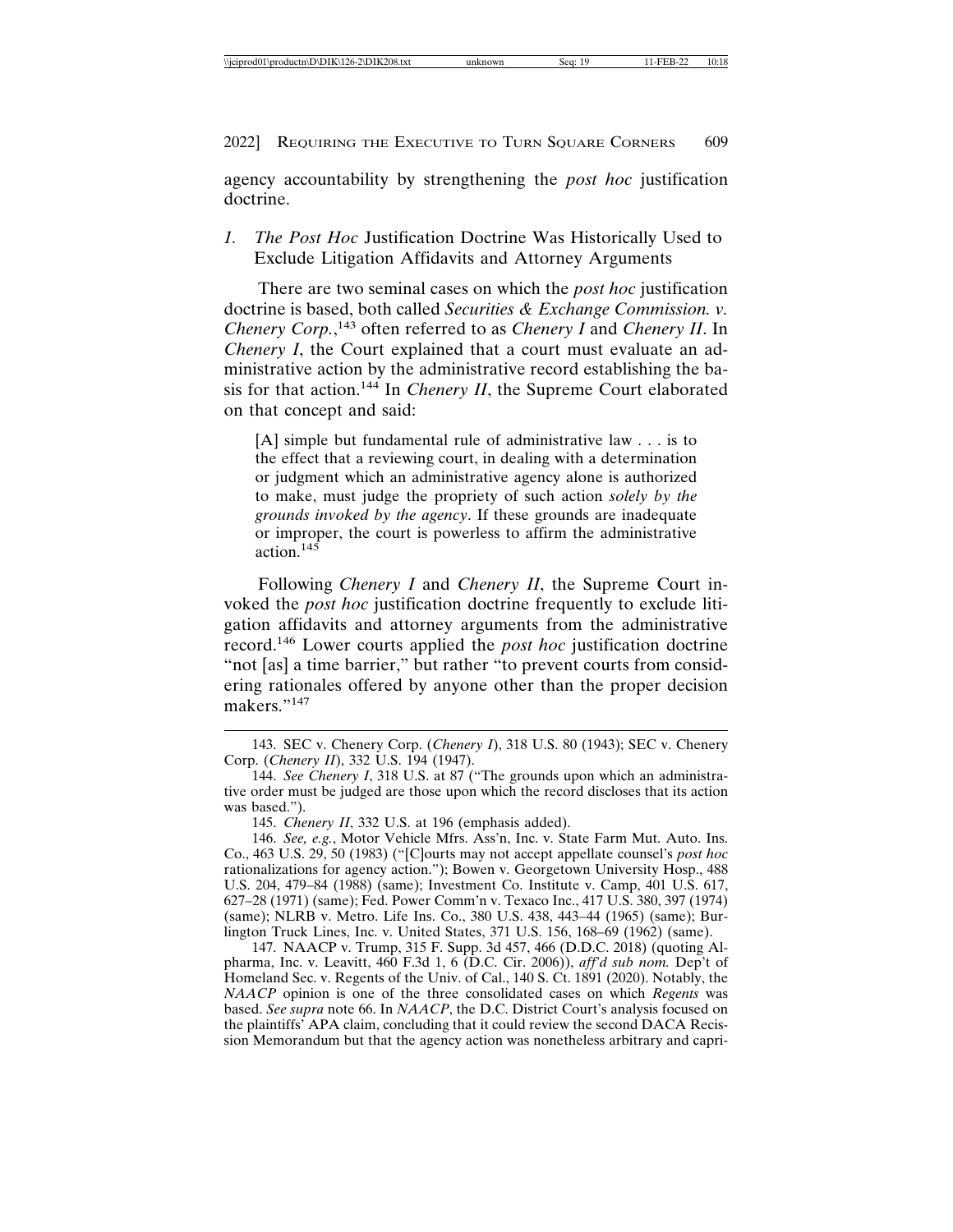In *Regents*, however, the majority made clear that the *post hoc* justification doctrine applies equally to agency decision-makers because "the problem is the timing [of the justification], not the speaker."<sup>148</sup> Examining the Daca Recission Memoranda, the majority concluded that the latter "bears little relationship" to the former.<sup>149</sup> Thus, it said that the second DACA Recission Memorandum was not properly before the Court because it was an impermissible *post hoc* justification.<sup>150</sup> In explaining its reasoning for excluding the second DACA Recission Memorandum, the Court emphasized "[t]he basic rule here is clear: An agency must defend its actions based on the reasons it gave when it acted."<sup>151</sup>

The Supreme Court offered several policy reasons for its holding on this issue. Among them, the Court cited instilling public confidence in the administrative process, ensuring the public and parties can timely and fully respond to an agency order, and facilitating the process of judicial review.152 Perhaps most importantly, it asserted that "requiring a new decision before considering new reasons promotes 'agency accountability.'"<sup>153</sup> Proclaiming that "the Government should turn square corners in dealing with the people,"154 the Court emphasized that the *post hoc* justification doctrine "appl[ies] with equal force" regardless whether the reasons are raised for the first time in court or by an agency decisionmaker.155

cious. *NAACP*, 315 F. Supp. 3d at 473. By contrast, the other two cases on which *Regents* is based chose to analyze the plaintiffs' equal protection claims. *Regents*, 140 S. Ct. at 1904. Although the Supreme Court followed the D.C. District Court by analyzing the APA claim, the Supreme Court's view of the second DACA Recission Memorandum and the *post hoc* justification doctrine was markedly different. *Compare Regents*, 140 S. Ct. at 1908 (explaining that the second DACA Recission Memorandum listed three reasons for recission, only one of which was present in the first DACA Recission Memorandum), *with NAACP*, 315 F. Supp. 3d at 466 (comparing the legal and policy reasons advanced in the second DACA Recission Memorandum with those on which the first DACA Recission Memorandum was based and finding them to be sufficiently similar).

148. *Regents*, 140 S. Ct. at 1909.

151. *Id.*

152. *Id.*

153. *Id.* (quoting Bowen v. American Hospital Assn., 476 U.S. 610, 643 (1986). *But see id.* at 1934 (KAVANAUGH, J. concurring in part) ("It . . make[s] little sense for a court to exclude official explanations by agency personnel such as a Cabinet Secretary simply because the explanations are purportedly *post hoc*, and then to turn around and remand for further explanation by those same agency personnel.").

154. *Id.* at 1909 (majority opinion) (quoting St. Regis Paper Co. v. United States, 368 U.S. 208, 229 (1961) (Black, J., dissenting)).

155. *Id.*

<sup>149.</sup> *Id.* at 1908.

<sup>150.</sup> *Id.* at 1909.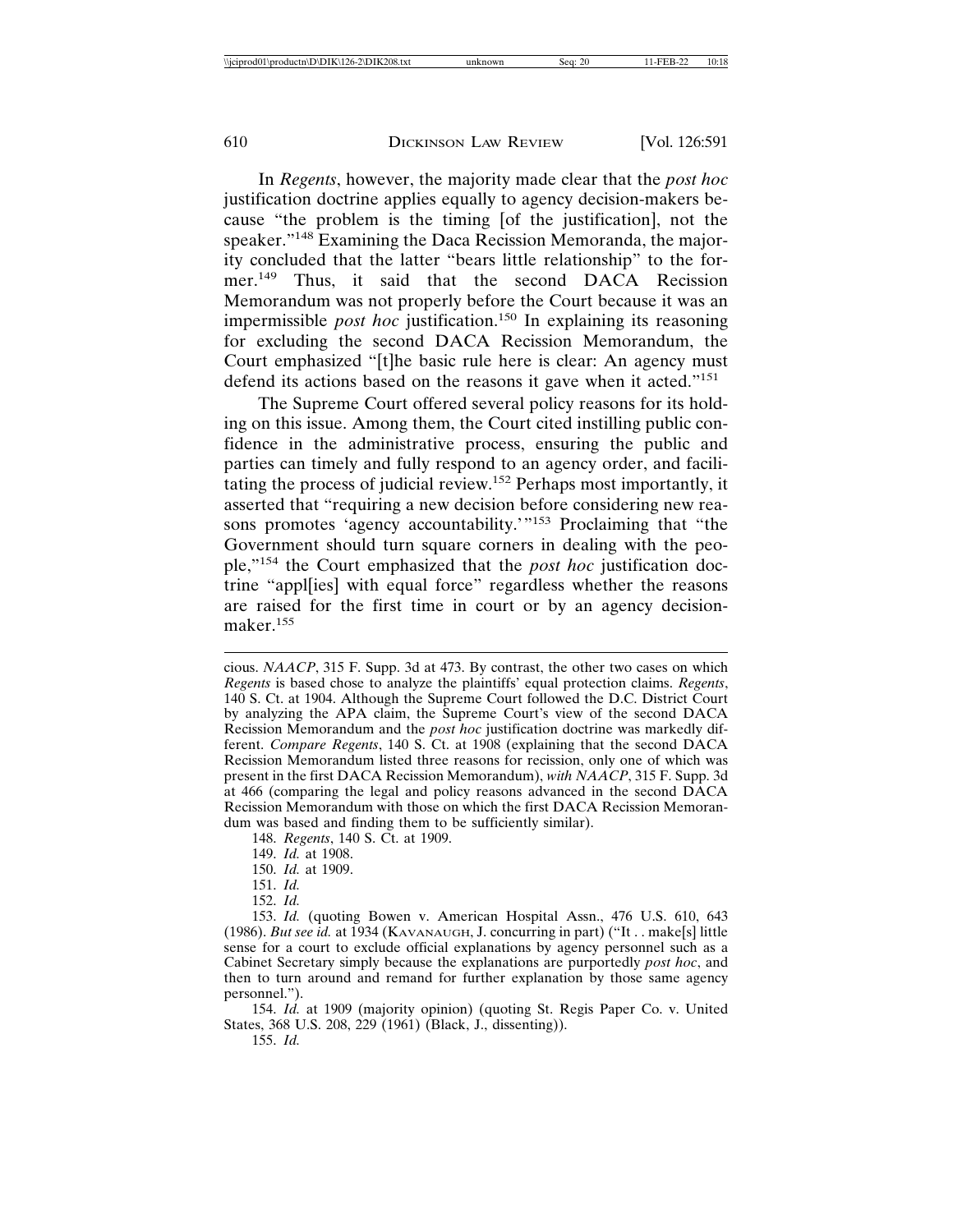# *2.* Regents *Used the* Post Hoc *Justification Doctrine to Exclude an Official Agency Action*

When a court finds that an agency failed to adequately explain the reasons for its action, the agency has two options. First, the agency can provide a fuller explanation for its action.156 Alternatively, the agency can start over and "deal with the problem afresh."157 If the agency is required to utilize the notice and comment rulemaking process, it is obvious if the agency chooses to begin anew: in that case, it will publish a new proposed rule—with new reasoning—in the Federal Register.<sup>158</sup>

However, DHS's action to rescind DACA was not subject to the notice and comment rulemaking process. Instead, DHS's only option, whether it chose to elaborate or begin anew, was to publish an additional memorandum.159 This fact blurs the distinction between the two possibilities, particularly because under the APA, the second DACA Recission Memorandum might have been interpreted as an independent agency action.<sup>160</sup> Thus, DHS's action when it issued the second DACA Recission Memorandum could have been to affirm its prior decision to terminate DACA.<sup>161</sup> Because DHS's action was not subject to the APA's notice and comment requirement, the agency's only option was to do exactly what Secretary Nielsen did—issue a new memorandum.<sup>162</sup> It is therefore difficult to draw a distinction between the agency's decision to provide further explanation or begin anew; moreover, attempting to do

<sup>156.</sup> *Id.* at 1908.

<sup>157.</sup> *Id.* at 1907–08 (quoting *Chenery II*, 332 U.S. 194, 201 (1947)).

<sup>158.</sup> *Regents*, 140 S. Ct. at 1907–08*.* Notably, the notice and comment rulemaking process affords interested parties a timely opportunity to voice their opinions—a policy goal cited as important by the *Regents* majority. *Id.* at 1909; *see also supra* note 142 and accompanying text (explaining that requiring an agency to explain its action contemporaneously ensures that interested parties can fully respond to an agency order). However, because the various memoranda that created and rescinded DACA were not published to the Federal Register, this particular policy goal was never implicated in this case. *But see Regents,* 140 S. Ct. at 1909 (explaining that the *post hoc* justification doctrine clearly served important administrative law values in this case).

<sup>159.</sup> Wurman, *supra* note 72.

<sup>160.</sup> *Regents*, 140 S. Ct. at 1933 (KAVANAUGH, J. concurring in part); *accord* 5 U.S.C. § 551(4), (13) (defining "agency rule" and "agency action").

<sup>161.</sup> *See* second DACA Recission Memorandum, *supra* note 65 ("This explanation reflects my understanding of the Duke memorandum and why the decision to rescind the DACA policy was, and remains, sound.").

<sup>162.</sup> Wurman, *supra* note 72. JUSTICE KAVANAUGH elaborated that the Court's decision to disregard the second DACA Recission Memorandum in this case seemed particularly mistaken because it shows that DHS did consider precisely the policy issues that the majority says were not considered. *Regents*, 140 S. Ct. at 1934 (KAVANAUGH, J. concurring in part).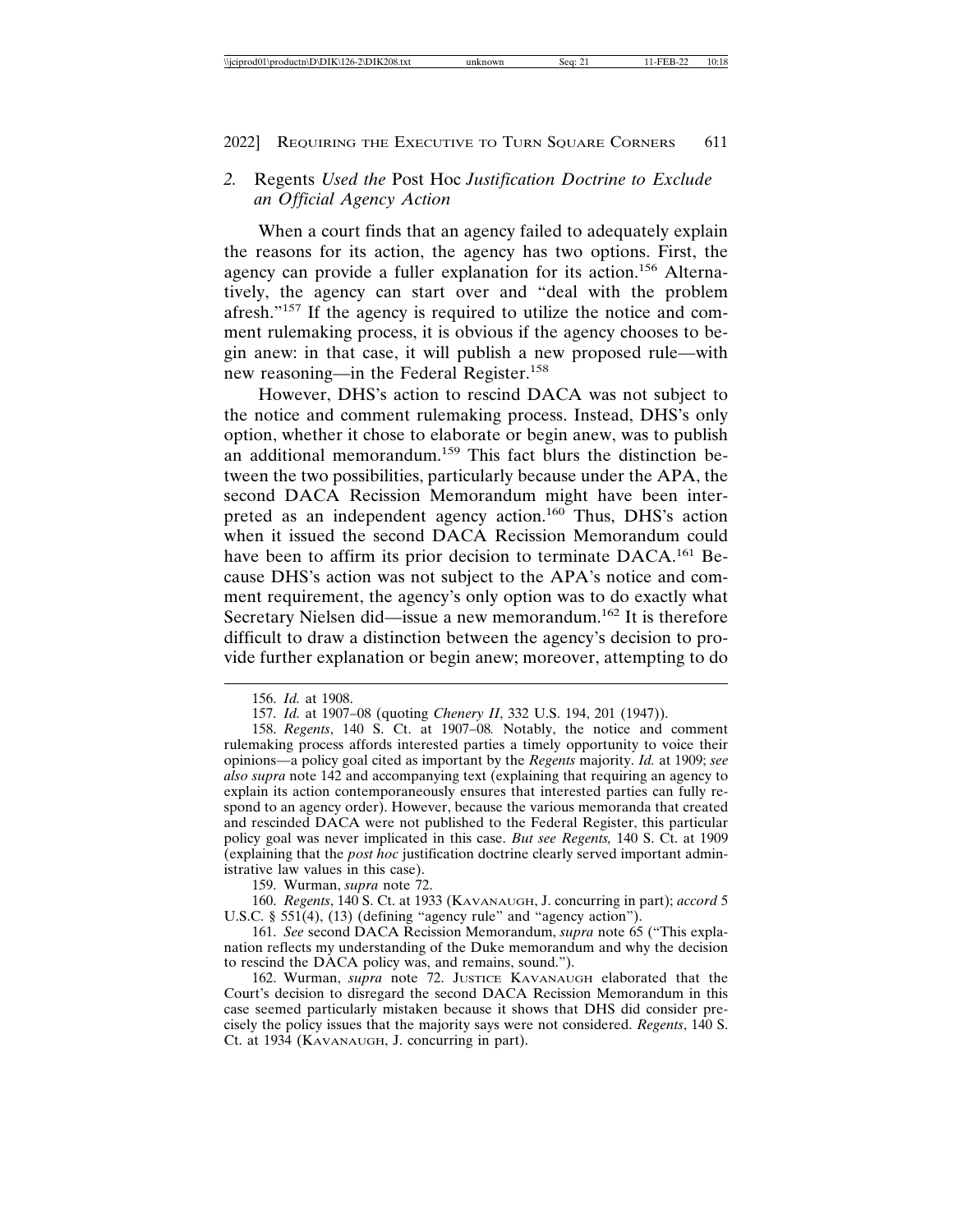so seems like an "idle and useless formality"<sup>163</sup> because in either circumstance the agency has only one way to act.<sup>164</sup>

Although the second DACA Recission Memorandum might have been considered an independent agency action under the APA, the *Regents* Court took a different view of the memorandum. The Court explained that it did *not* consider the second DACA Recission Memorandum to be an independent agency action for two reasons.165 First, the Court cited the memorandum itself, explaining that Secretary Nielsen said she "declined to disturb" Secretary Duke's recission of DACA.166 Second, the Court cited to the Government's litigation documents, in which the second DACA Recission Memorandum was described as "additional explanation" for Secretary Duke's recission.167 Based on these factors, the Court concluded that the second DACA Recission Memorandum "was by its own terms not a new rule implementing a new policy."<sup>168</sup>

Deciding the second DACA Recission Memorandum was impermissibly *post hoc* chafes against the legal maxim that the law values substance over form.<sup>169</sup> However, the Court cited several policy reasons to support its finding.170 Perhaps most importantly, the Court emphasized that the agency should not cut corners, explaining that "the Government should turn square corners in dealing with the people."171 The Court clearly felt that increasing agency accountability was of paramount importance in this case.<sup>172</sup>

Going forward, when an agency wishes to elaborate on a proposed action and is not required to utilize the APA's notice and

166. *Id.*

167. *Id.*

170. *See supra* notes 142–145 and accompanying text (discussing the policy reasons for applying the *post hoc* justification doctrine to the second DACA Recission Memorandum).

171. *Regents*, 140 S. Ct. at 1909 (quoting St. Regis Paper Co. v. United States, 368 U.S. 208. 229 (1961) (Black, J., dissenting)).

172. *See id.* at 1909–10 ("This is not the case for cutting corners.").

<sup>163.</sup> *Regents*, 140 S. Ct. at 1909 (majority opinion) (quoting NLRB v. Wyman-Gordon Co., 394 U.S. 759, 766 (1969)).

<sup>164.</sup> *But cf. id.* ("[H]ere the rule serves important values of administrative  $law.'$ ).

<sup>165.</sup> *Id.* at 1908.

<sup>168.</sup> *Id.*

<sup>169.</sup> *See, e.g.*, ANTONIN SCALIA & BRYAN GARNER, MAKING YOUR CASE: THE ART OF PERSUADING JUDGES 30 (2008). The implication that the second DACA Recission Memorandum would have been considered if Secretary Nielsen merely said "I hereby rescind DACA" shows that the second DACA Recission Memorandum was substantively a new agency action but for a missing bit of formality. *See Regents*, 140 S. Ct. at 1935 (KAVANAUGH, J. concurring in part) ("The Court's decision seems to allow the Department [of Homeland Security] on remand to relabel and reiterate the substance of the Nielsen Memorandum.").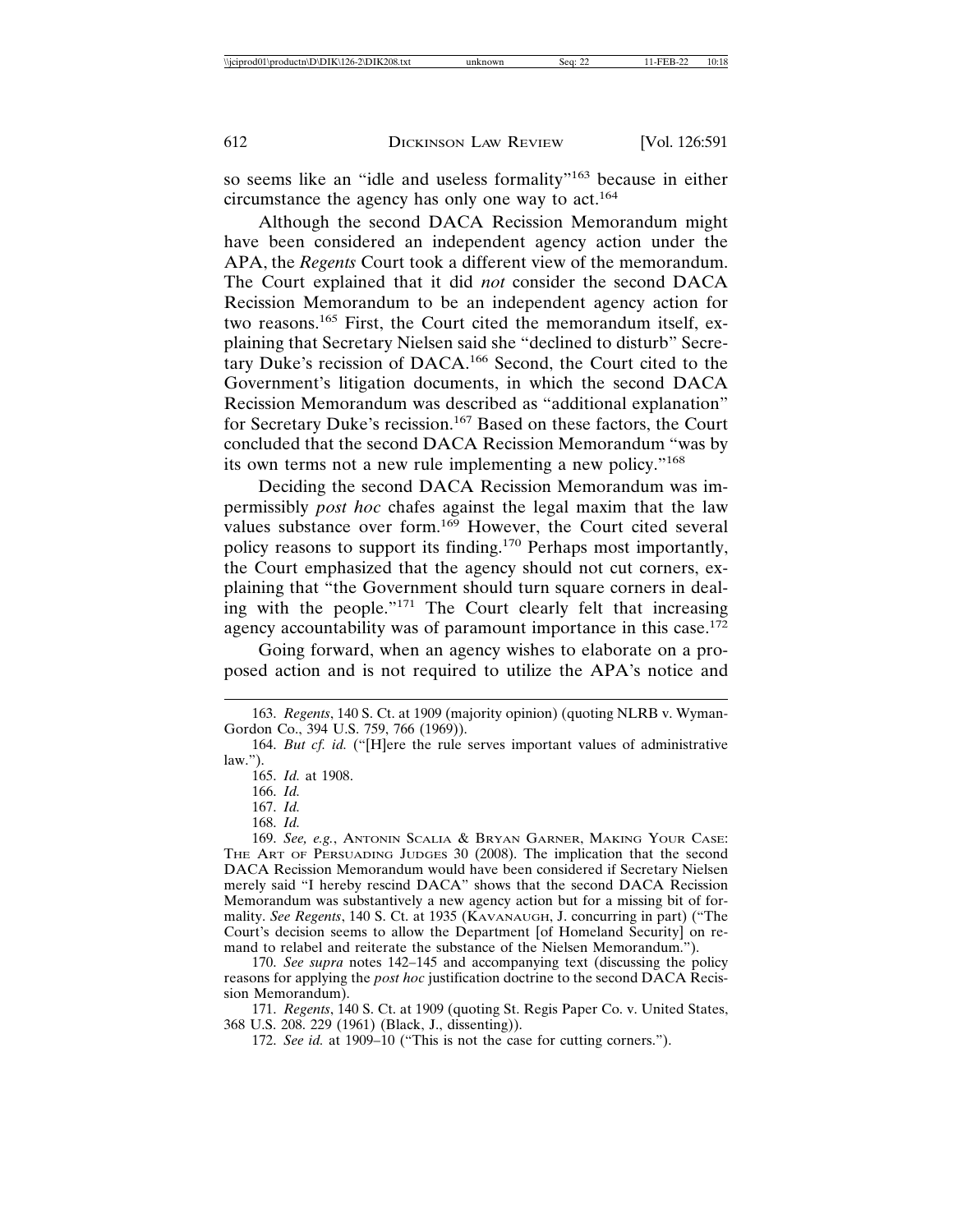comment procedure, the agency should be explicit about whether it is explaining its prior reasoning or reconsidering the problem. This mistake alone was arguably fatal to DHS's attempt to rescind DACA. Had Secretary Nielsen merely included the formal words "I hereby rescind DACA," her memorandum would likely not have been discarded as *post hoc*. 173 Moreover, her memorandum addressed many points the Court said DHS failed to consider—it is very possible that DHS's action could have stood if her memorandum had been admissible.174 Agencies would therefore be wise to be explicit about their actions to avoid curtailing the reviewable administrative record.

# *C.* Regents *Explains That an Agency's Belief That a Policy Is Illegal, Without More, Is Not Sufficient to Justify the Policy's Recission*

Since its inception, there has been significant debate about DACA's legality among legal scholars.<sup>175</sup> The Fifth Circuit, the highest court to write an opinion on DAPA's legality, found that DAPA was likely both procedurally and substantively defective.<sup>176</sup> The Supreme Court affirmed that judgement without opinion, following a divided four-four vote.<sup>177</sup> Because of the substantial similarities between DAPA and DACA, the Fifth Circuit's reasoning with respect to DAPA's legality could be applied with equal force to DACA.178 Doing so, Attorney General Sessions found DACA to be illegal.179 Moreover, the Secretary of Homeland Security—who is responsible for implementing or rescinding DACA—was statuto-

<sup>173.</sup> *See supra* note 158 (explaining that the second DACA Recission Memorandum was discarded as *post hoc* because it was not explicitly a new agency action).

<sup>174.</sup> Second DACA Recission Memorandum, *supra* note 65; *see also Regents*, 140 S. Ct. at 1933 (KAVANAUGH, J concurring in part) ("[T]he Nielsen Memorandum—with its alternative and independent rationales and its discussion of reliance—would pass muster as an explanation for the Executive Branch's action.").

<sup>175.</sup> *See* Mason Leal, *Trump Card: What the End of Deferred Action for Childhood Arrivals Means for Texas and its Administrative Agencies*, 20 TEX. TECH ADMIN. L.J. 123, 137 (2019) (explaining that more than 100 law and university professors wrote a letter to President Trump asserting DACA is legal).

<sup>176.</sup> *See generally Texas II*, 809 F.3d 134 (5th Cir. 2015) (discussing the myriad reasons it found the DAPA was both enacted in violation of APA procedure and in violation of statutory authority).

<sup>177.</sup> *Texas III*, 136 S. Ct. 2271 (2016) (per curiam).

<sup>178.</sup> *See* second DACA Recission Memorandum, *supra* note 65, at \*2 ("Any arguable distinctions between the DAPA and DACA policies are not sufficiently material to convince me that the DACA policy is lawful.").

<sup>179.</sup> Sessions Letter, *supra* note 52.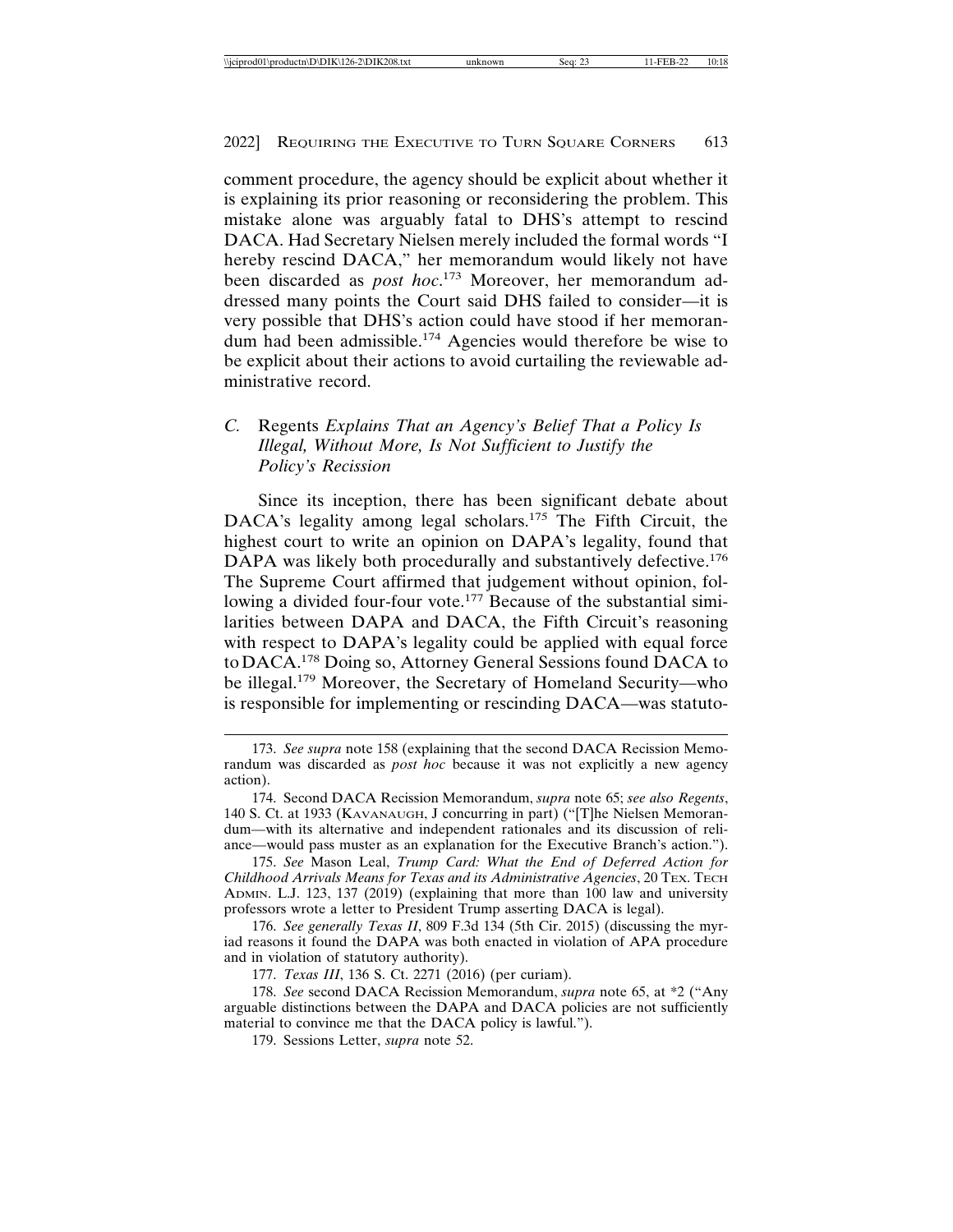rily bound by the Attorney General's legal determination.180 In short, DHS had sound reasons to assert that DACA was illegal, and it was on that basis that it rescinded the DACA program.<sup>181</sup>

JUSTICE THOMAS vigorously dissented stating that "[t]he decision to rescind an unlawful agency action is *per se* lawful."182 Yet, with the goal of agency accountability in mind, the majority took a different view.<sup>183</sup> Although the Court acknowledged that "illegality" presumably requires remedial action of some sort,"184 it declined to answer the question of DACA's legality.185 Instead, the Court asserted that "even if [DACA] is illegal,"<sup>186</sup> that is not by itself sufficient to justify DACA's recission.<sup>187</sup> On its face, such an assertion sounds very shocking.<sup>188</sup> It appears that the Court required DHS to continue to enforce an illegal policy.<sup>189</sup> Moreover, some speculate that it may now be easier to enact an illegal policy than it is to undo one.190

The Court, however, greatly increased agency accountability by disallowing illegality to be the sole reason for a policy's revocation. Prior to the Trump administration, "statutory abnegation" an assertion by an agency that it lacks statutory authority previously

183. *Id.* at 1908–12 (majority opinion).

184. *Id.* at 1908.

185. *Id.* at 1910.

186. *Id.* at 1912.

187. *See id.* at 1915 ("DACA was rescinded because of the Attorney General's illegality determination. But nothing about that determination foreclosed . . . the options of retaining forbearance or accommodating particular reliance interests. Acting Secretary Duke should have considered those matters but did not. That failure was arbitrary and capricious in violation of the APA.").

188. *Cf. id.* at 1922 (THOMAS, J concurring in part) ("The decision to rescind an unlawful agency action is *per se* lawful).

189. *Id.* ("[T]he majority's contrary holding—that an agency is not only permitted, but required, to continue an ultra vires action—has no basis in law.").

190. *See, e.g.*, *id.* at 1919 ("Under the auspices of today's decision, administrations can . . . adopt[ ] significant legal changes through Executive Branch agency memoranda. Even if the agency lacked authority to effectuate the changes, the changes cannot be undone by the same agency in a successor administration unless the successor provides sufficient policy justifications.").

<sup>180.</sup> *See* 8 U.S.C. § 1103(a)(1) ("The Secretary of Homeland Security shall be charged with the administration and enforcement of . . . laws relating to the immigration and naturalization of aliens . . . [p]rovided, however, [t]hat determination and ruling by the Attorney General with respect to all questions of law shall be controlling.").

<sup>181.</sup> First DACA Recission Memorandum, *supra* note 55.

<sup>182.</sup> Dep't of Homeland Sec. v. Regents of the Univ. of Cal., 140 S. Ct. 1891, 1922 (2020) (THOMAS, J. concurring in part); s*ee also id.* at 1932 (ALITO, J. concurring in part) ("DACA was unlawful from the start, and that alone is sufficient to justify its termination.").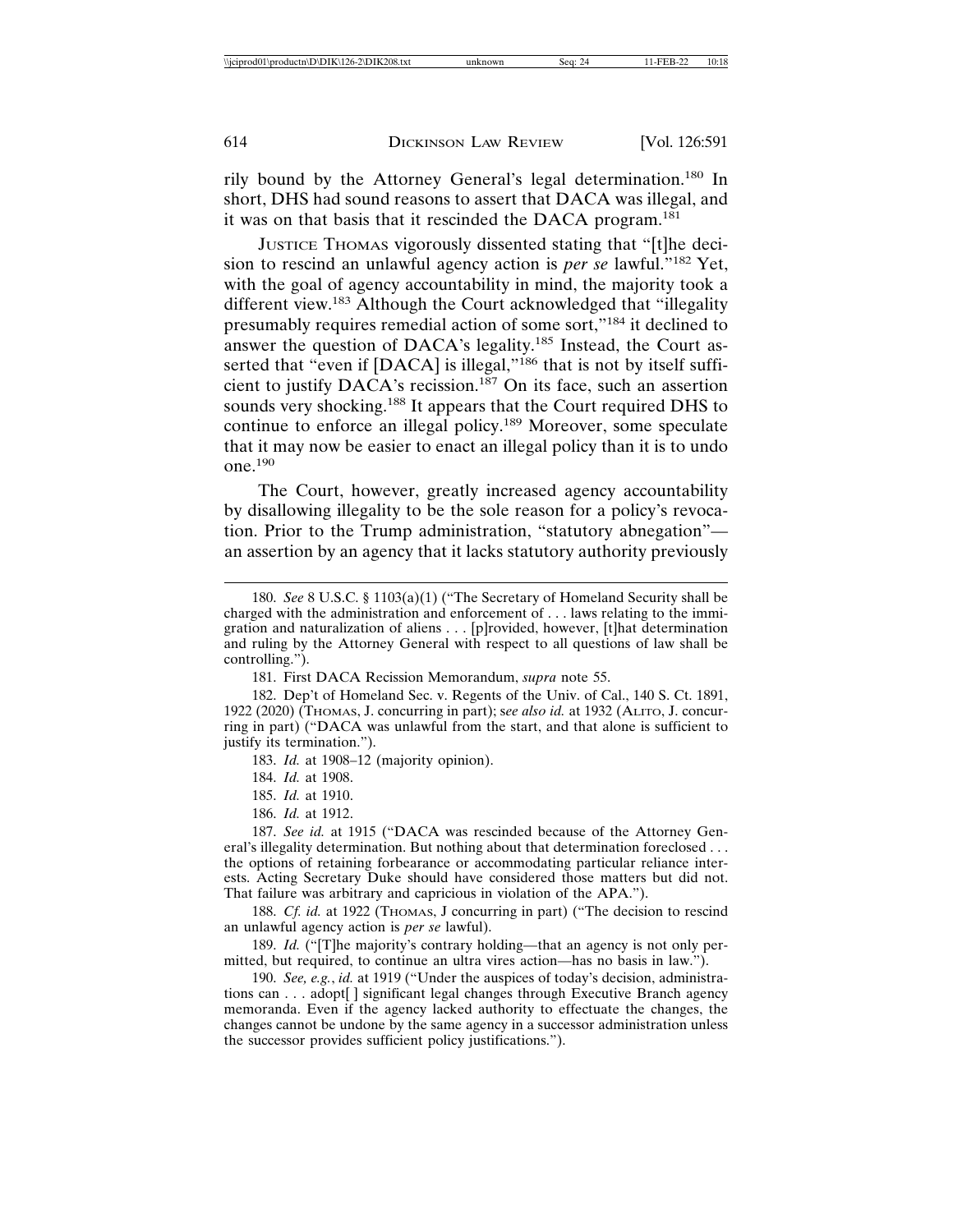claimed—was an occasionally used deregulatory tool.<sup>191</sup> Under President Trump, however, many agencies turned to statutory abnegation to deregulate in a variety of fields, including immigration, agriculture, and the environment.<sup>192</sup> To be clear, agencies can and frequently do change policy positions.193 In *Regents*, the Supreme Court explicitly acknowledged that "all parties agree that . . . [DHS] may" rescind DACA.<sup>194</sup> And, although there are some judicial accountability doctrines that must be met, agencies are generally given deference for their own statutory interpretations and policy goals.<sup>195</sup>

However, the administrative law problem with statutory abnegation is that when agencies employed it they generally "offered slender legal reasoning, paid little attention to statutory criteria, avoided past rationales [for enacting the policy originally], and show[ed] little or no engagement with on-the-ground impacts of the old and new policy choices."196 Certainly that can be said of both the Sessions Letter and the first DACA Recission Memorandum, which relied only on DACA's illegality and litigation risk as justification for terminating the program.<sup>197</sup> When the Supreme Court said that DACA's illegality alone is insufficient to justify the program's recission, it arguably closed the door on statutory abnegation as a stand-alone deregulatory strategy.198 By so doing, the Court greatly increased agency accountability by ensuring agencies fully support their reasoning for deregulation, rather than hiding behind a mere assertion of illegality.

The Court further expanded agency accountability by faulting DHS for failing to consider reliance interests created by the DACA program.199 The Government had argued that it did not need to consider reliance interests because "DACA recipients have no 'legally cognizable reliance interests.'"200 The Government based its

196. *Id.* at 1515.

197. Sessions Letter, *supra* note 52; first DACA Recission Memorandum, *supra* note 55.

198. *Regents*, 140 S. Ct. at 1915.

199. *Regents*, 140 S. Ct. at 1913.

200. *Id.*

<sup>191.</sup> William W. Buzbee, *Agency Statutory Abnegation in the Deregulatory Playbook*, 68 DUKE L.J. 1509, 1513 (2019).

<sup>192.</sup> *Id.* at 1511.

<sup>193.</sup> *See id.* at 1512 ("[L]ong-established law states that an agency's initial regulatory views are not frozen in stone. Policy change is not legally suspect.").

<sup>194.</sup> *Regents*, 140 S. Ct. at 1905.

<sup>195.</sup> Buzbee, *supra* note 191 at 1512.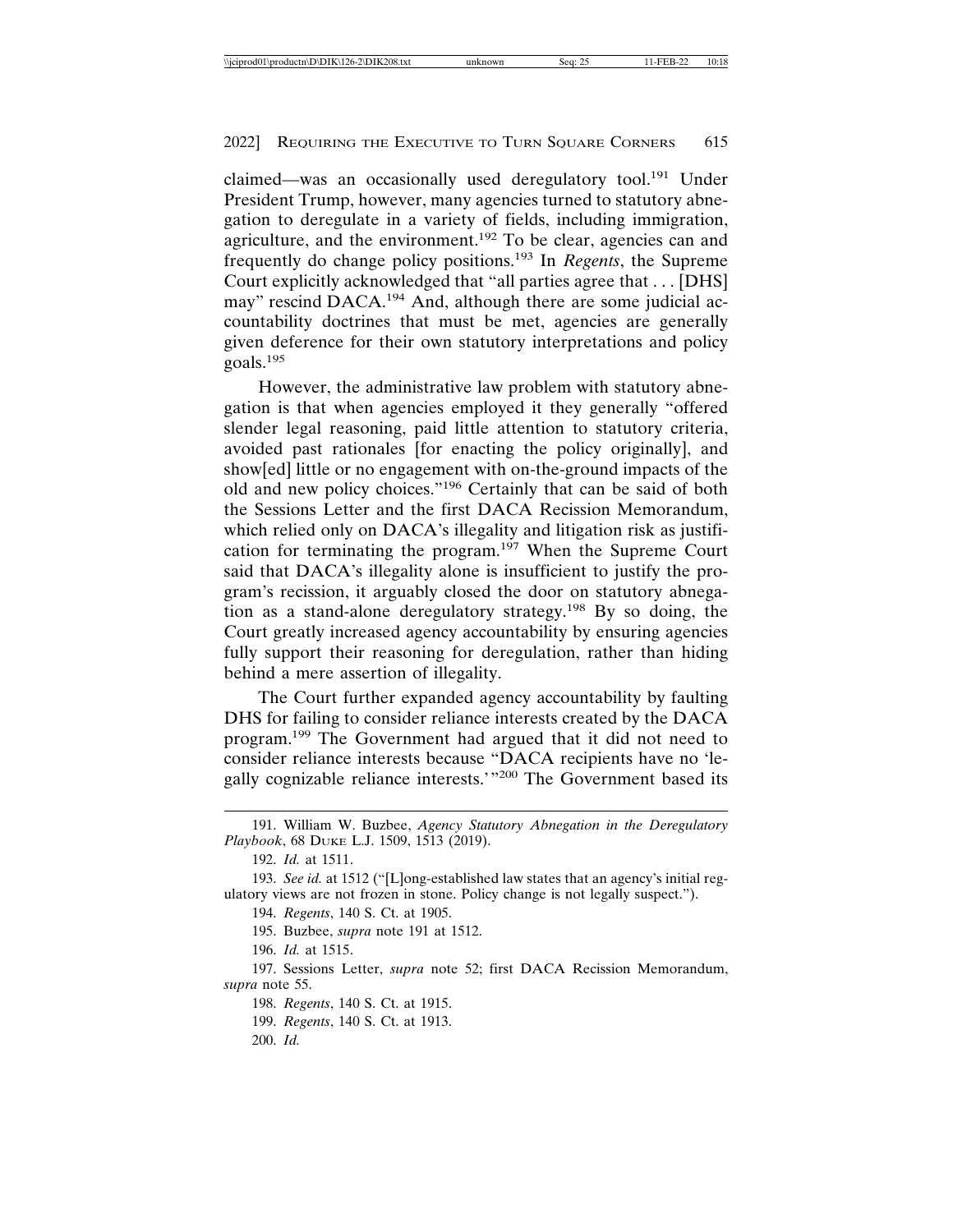argument on several premises.201 First, that DACA was from the outset meant to be a temporary, discretionary policy and a "stopgap measure" rather than a "permanent fix."<sup>202</sup> Next, that DACA status created no lawful status or substantive rights.203 And finally, that although "law-abiding institutions have 'ordered their affairs' in response to DACA, those interests are 'derivative' of the aliens' ongoing violations of the immigration laws."<sup>204</sup>

The Court rejected that argument, holding instead that reliance interests must be considered when an agency changes an existing policy.205 It elaborated that "because DHS was 'not writing on a blank slate,' it *was* required to assess whether there were reliance interests."206 The message is clear: When an agency changes an existing policy, the agency must discuss reliance interests in its explanation—even if it believes that no reliance interests could be legally cognizable.207

## IV. <sup>R</sup>EGENTS AND AGENCY ACTIONS GOING FORWARD

*Regents* is not the only recent Supreme Court decision that has resulted in increased agency accountability. In fact, *Regents* is part of a line of recent cases in which the Court has sought to curtail the administrative state's broad latitude.208 In *Kisor v. Wilkie*, 209 the Court limited—but did not abolish—judicial deference to agency rule interpretations, known as *Auer* deference.<sup>210</sup> Although the

207. *Id.* at 1915.

208. *See infra* notes 196–208 (explaining a series of recent administrative law decisions).

209. Kisor v. Wilkie, 139 S. Ct. 2400 (2019).

210. *Id.* at 2424. *Accord* Connor Raso, *The Supreme Court Curtails but Retains Agency Rule Deference – How Much Will it Matter?*, BROOKINGS (Sept. 24, 2019), http://brook.gs/30mHVly [https://perma.cc/7K25-BJJT]. *Auer* deference is a judicial doctrine which presumes that agencies have the power to authoritatively interpret their own regulations. *Kisor*, 139 S. Ct. at 2412.

<sup>201.</sup> Reply Brief for the Petitioners at 16–17, Dep't of Homeland Sec. v. Regents of the Univ. of Cal., 140 S. Ct. 1891 (2020).

<sup>202.</sup> *Id.* at 17.

<sup>203.</sup> *Id.*

<sup>204.</sup> *Id.*

<sup>205.</sup> *Regents*, 140 S. Ct. at 1913 ("[N]either the Government nor the lead dissent cites any legal authority establishing that such features automatically preclude reliance interests, and we are not aware of any.").

<sup>206.</sup> *Id.* at 1915 (quoting *id.* at 1929 n.14 (Тнома J. concurring in part) (emphasis in original)). The Supreme Court went on to elaborate that, although the original DACA memorandum made explicit that the program would not confer any substantive rights, that alone is not sufficient to preclude reliance interests. *Id.* at 1913. Instead, the Court explained that the first DACA Recission Memorandum should have at least discussed reliance interests before deciding whether or how much weight they should carry. *Id.* at 1915.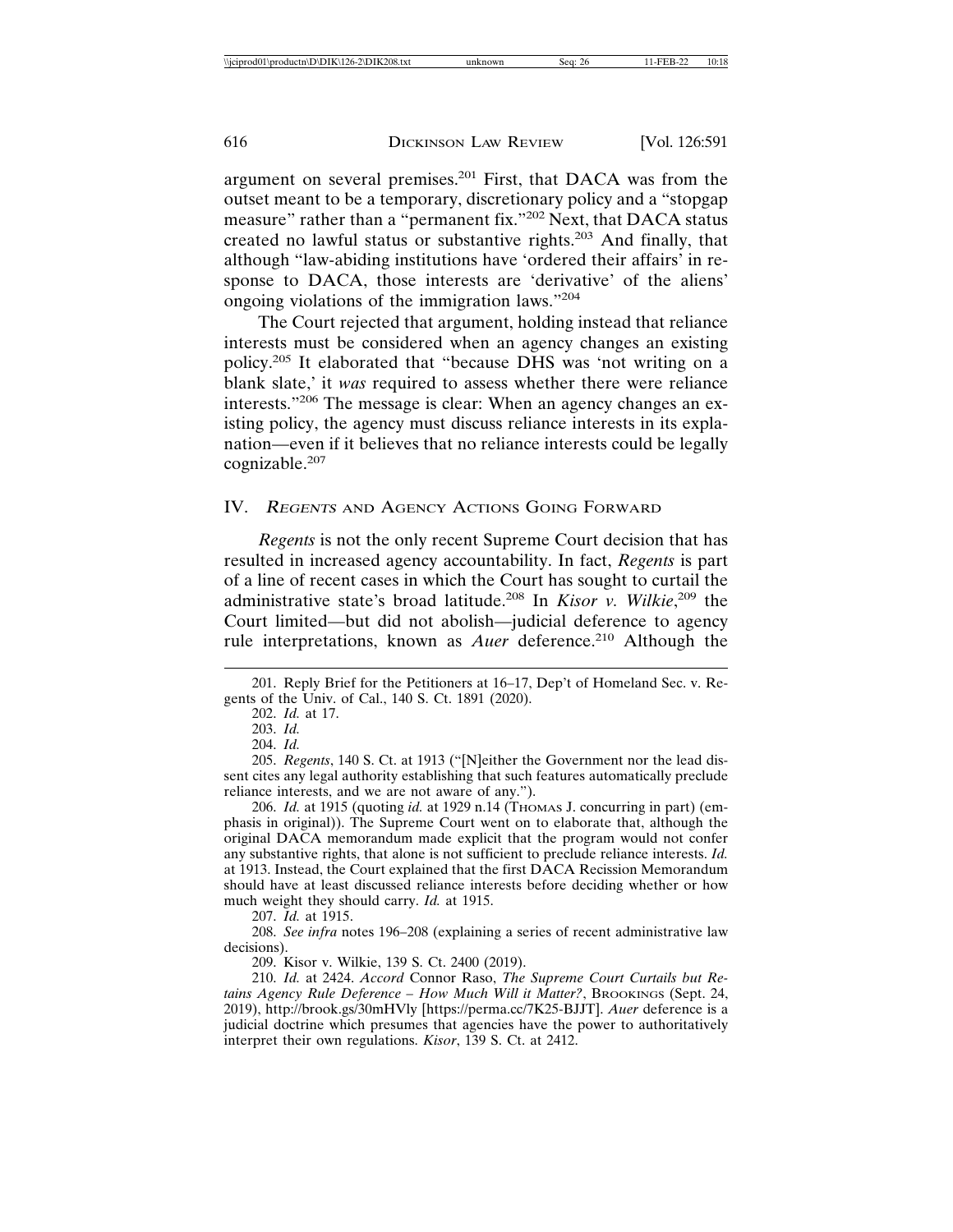Court did not completely eliminate *Auer* deference, its decision in *Kisor* strongly suggests that lower courts should rarely apply *Auer* deference to agency rule interpretations.<sup>211</sup>

The Court also recently decided in *Weyerhaeuser Co. v. U.S. Fish and Wildlife Service*<sup>212</sup> that a discretionary agency action remained reviewable under the APA.213 In *Weyerhauser*, the Court decided that the Secretary of the Interior's decision not to exclude an area from "critical habitat" designation was subject to judicial review.214 Although the Court said the statute clearly conferred discretion on the Secretary, it nonetheless found the decision reviewable because the case involved "the sort of routine dispute that federal courts regularly review."215 Pointing to the tension between APA § 701(a)(2)<sup>216</sup> and APA § 706(2)(A),<sup>217</sup> the Court reiterated that it must read the discretion exemption "quite narrowly" to honor the presumption of judicial review.<sup>218</sup> Viewing these cases together, it is apparent the Supreme Court is taking small steps toward increased agency accountability.<sup>219</sup> This is notable because, generally, administrative agencies—comprised mostly of unelected officials who are not subject to the political process—have broad leeway to promulgate and enforce policies which substantially impact peoples' lives.220 By increasing agency accountability to statutory and judicial oversight, courts can better ensure that the people governed by these policies are treated fairly.<sup>221</sup>

Importantly, the Court's recent decisions send a clear message about accountability to administrative agencies. Agencies should be especially cautious when they believe their action is discretionary because *Regents* and *Weyerhauser* teach that agencies are often

218. *Weyerhaeuser*, 139 S. Ct. at 370.

219. *See supra* notes 196–207 and accompanying text (explaining the ways in which the Supreme Court has recently increased administrative agency accountability).

220. *See* AMAN JR. & MAYTON, *supra* note 1, at 1 ("[W]e are left with much of government, the part pertaining to the civil affairs of the American people, as the range of administrative law.").

221. *Id.* ("[C]ourts have a major role in assuring that agencies stay within their jurisdiction, act lawfully, and make reasonable decisions.").

<sup>211.</sup> Frederick Andrew Braunstein, *The State of the Administrative State*, A.B.A. (Feb. 18, 2020), http://bit.ly/30pzsh6 [https://perma.cc/35QU-MBMV].

<sup>212.</sup> Weyerhaeuser Co. v. U.S. Fish and Wildlife Serv., 139 S. Ct. 361 (2018). 213. *Id.* at 372.

<sup>214.</sup> *Id.* at 371–72.

<sup>215.</sup> *Id.* at 370–71.

<sup>216.</sup> Administrative Procedure Act, 5 U.S.C. § 701(a)(2) (exempting agency actions from APA requirements when the action is committed to agency discretion by law).

<sup>217.</sup> Administrative Procedure Act, 5 U.S.C. § 706(2)(A) (requiring courts to set aside agency actions that are an abuse of discretion).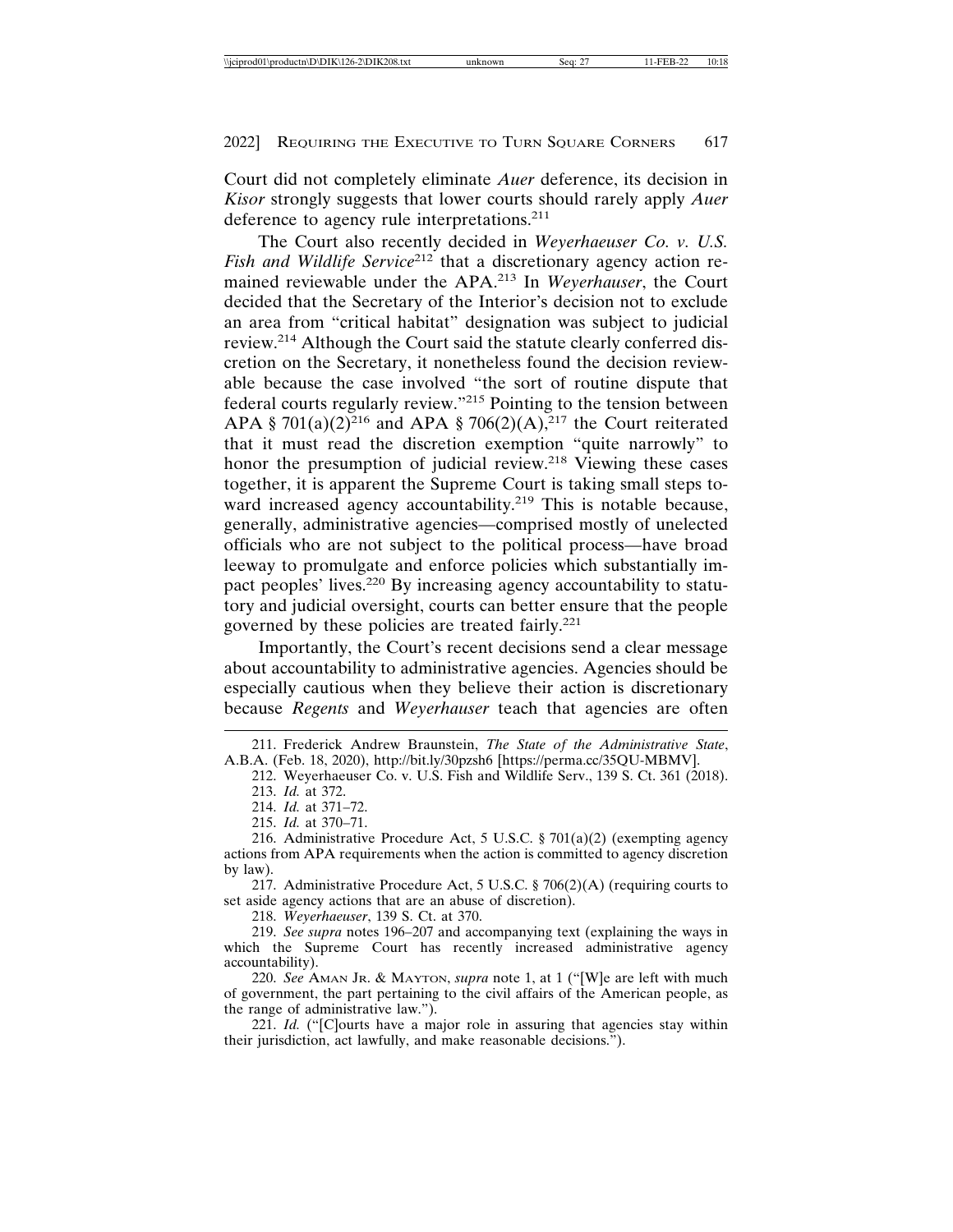wrong on the point.222 More broadly, the Supreme Court has put administrative agencies on notice that they must diligently adhere to all of the APA's requirements.<sup>223</sup> As JUSTICE ROBERTS explained in *Regents*, "the Government should turn square corners in dealing with the people."<sup>224</sup> The lesson to agencies, then, is simple: Even when there is good cause to believe an agency action is not subject to the APA, a prudent agency should nonetheless comply with the APA's requirements or else risk being reversed in court.

### V. CONCLUSION

Administrative agencies have significant power and enact policies with substantial impact on peoples' lives.225 They are limited only by the requirements of the Administrative Procedure Act, as enforced by the courts.<sup>226</sup> Although agencies generally have broad discretion to carry out their missions, the Supreme Court has recently taken steps to increase agency accountability.<sup>227</sup>

This Comment discussed some of the ways in which agency accountability has increased. In *Department of Homeland Security v. Regents of the University of California*, the Court made several advances in APA oversight.<sup>228</sup> First, the Court continued its narrow reading of the APA's discretion exemption, notwithstanding the fact that deferred action is rooted in the Executive's enforcement discretion.<sup>229</sup> *Regents* also arguably created a path for courts to fault agencies for failing to consider discretionary actions.230 Next, the Court strengthened the *post hoc* justification doctrine by declining to consider the second DACA Recission Memorandum.<sup>231</sup> Finally, *Regents* arguably foreclosed agencies from using statutory abnegation as a deregulatory tool. $232$ 

The advances made in *Regents* are part of a trend. The Supreme Court also took steps to increase agency accountability in

228. *See supra* Part III.

<sup>222.</sup> *Cf., e.g.*, Dep't of Homeland Sec. v. Regents of the Univ. of Cal., 140 S. Ct. 1891, 1906 (2020) (explaining why DHS believed its action was not subject to judicial review).

<sup>223.</sup> *Cf. id.* at 1909–10 (explaining that DHS must not cut corners in explaining its reasons for rescinding DACA).

<sup>224.</sup> *Id.* at 1909 (quoting St. Regis Paper Co. v. United States, 368 U.S. 208, 229 (1961) (Black, J., dissenting)).

<sup>225.</sup> AMAN JR. & MAYTON, *supra* note 1, at 1.

<sup>226.</sup> *Id.*

<sup>227.</sup> *See supra* Parts III–IV.

<sup>229.</sup> *See supra* Section III.A.

<sup>230.</sup> *See supra* Section III.A.

<sup>231.</sup> *See supra* Section III.B.

<sup>232.</sup> *See supra* Section III.C.